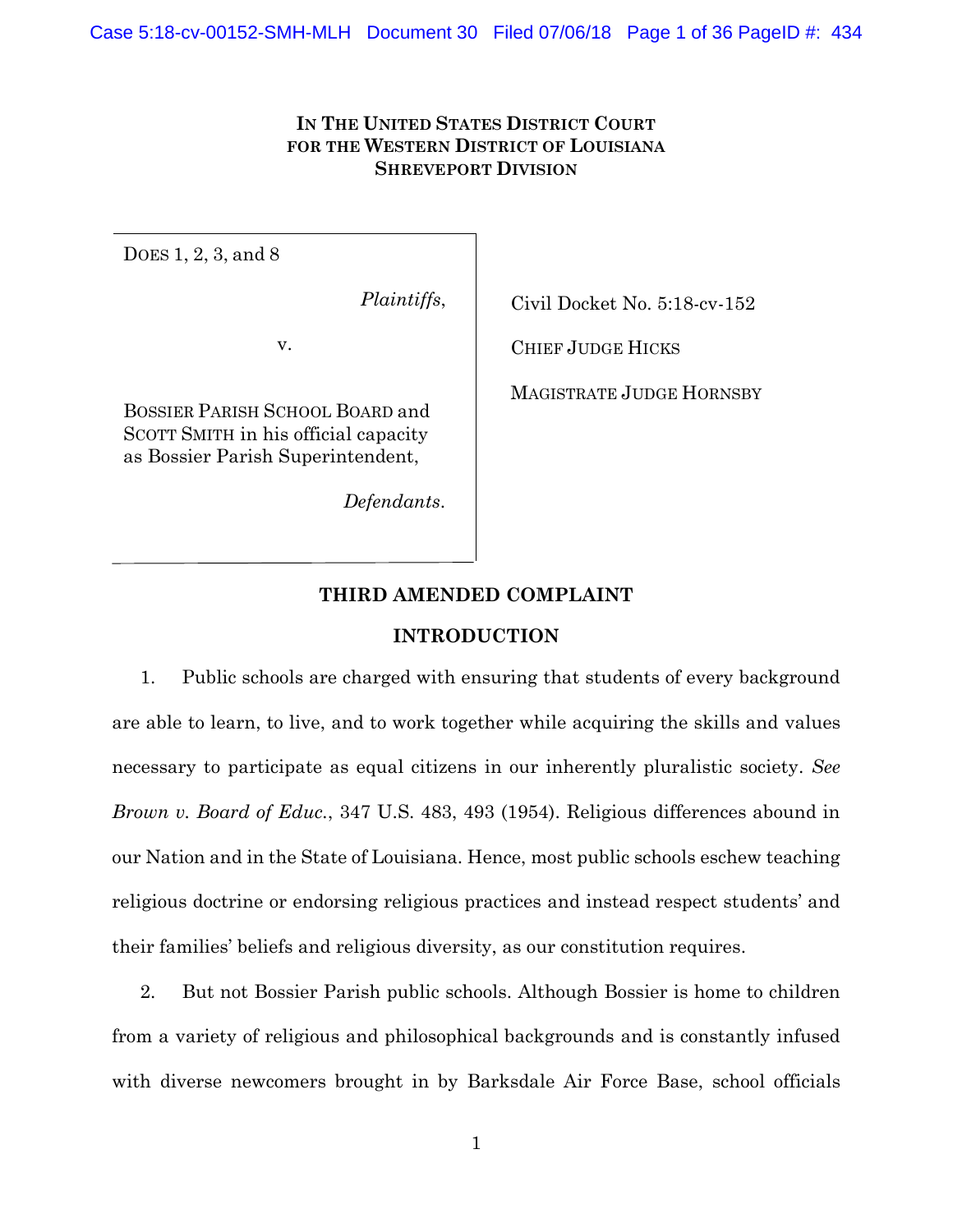throughout the Bossier Parish School System coerce students into religious practices and subject them to unwelcome religious messages and indoctrination. Bossier Parish principals, teachers, and coaches regularly force students who practice minority religions or no religion, or who consider their faith a private matter, to choose between participating in school events that endorse religious beliefs to which they do not adhere and that require religious practices they do not wish to take part in, or excluding themselves from learning experiences and the school community.

3. School officials throughout the Bossier Parish School System regularly deliver or promote the delivery of Christian prayers at school-sponsored events. Prayers begin and often end graduation ceremonies, sporting events, sports teams' practices and banquets, pep rallies, and student-council meetings. Many of these school-sponsored events are also held in churches, including within the sanctuary or other rooms bearing religious iconography, thus creating an atmosphere closer to Sunday school than to public school.

4. What is more, some Bossier Parish teachers proselytize during class, pray aloud for students, require young students to memorize sectarian prayers, and tell students of all religious backgrounds that to be a good person one must be Christian. Bossier Parish teachers and administrators have also placed religious displays in their classrooms and offices, advertised events sponsored by local churches, and incorporated religious teachings, beliefs, or doctrine, like creationism, into the curriculum. Further, some Bossier Parish teachers, staff, and administrators have endorsed and conferred special favors on sectarian religious clubs and have developed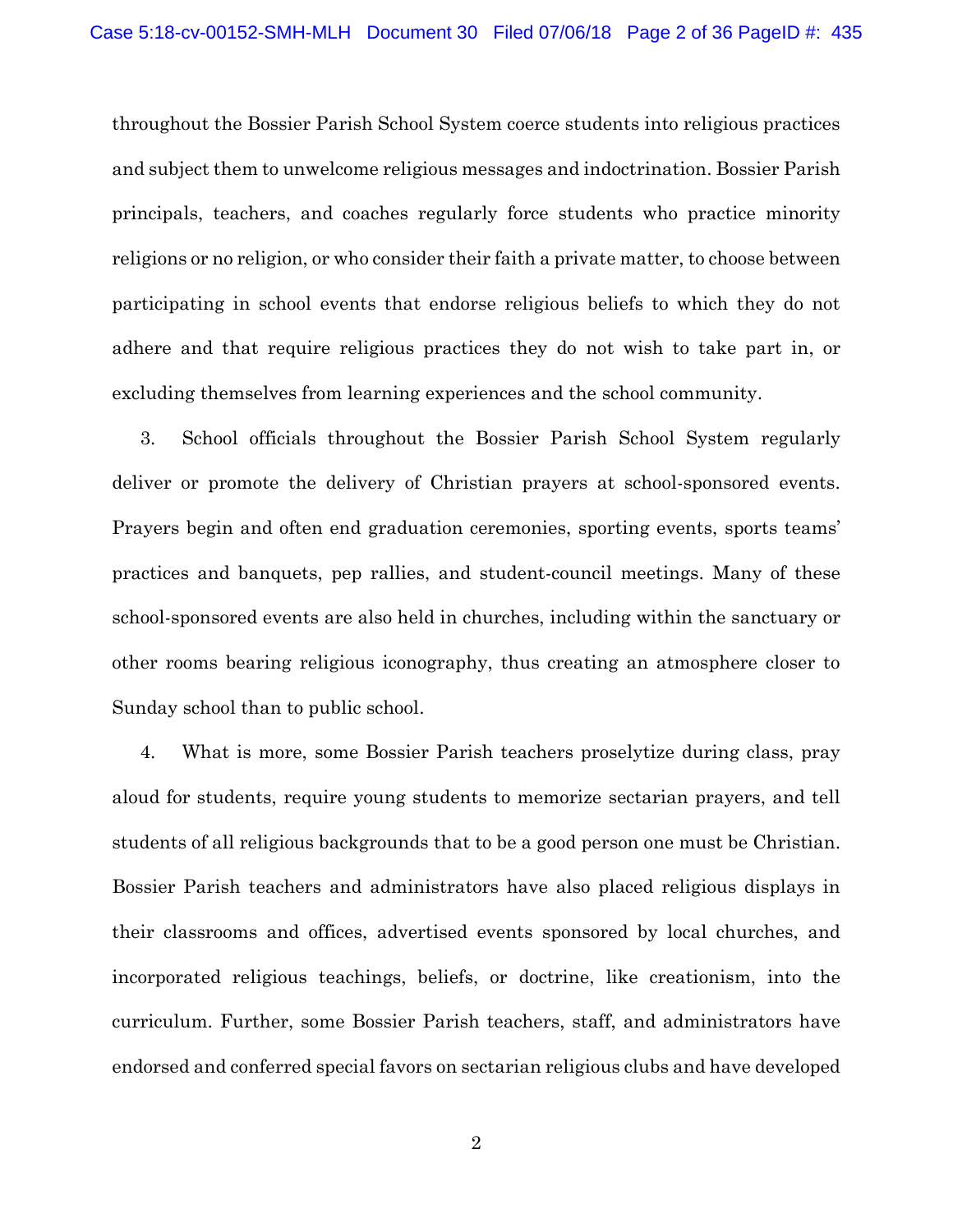practices that expose the private beliefs of students who do not wish to participate in these organizations, subjecting these children to coercive pressure to join, and ostracism by their classmates if they do not.

5. By officially promoting and endorsing religious beliefs, the Bossier Parish School Board and the Bossier Parish Superintendent have violated the Establishment Clause of the First Amendment to the U.S. Constitution. Plaintiffs bring this action to enforce their rights under the Constitution to decide for themselves about the religious upbringing of their children, free from interference by public-school officials.

### **JURISDICTION AND VENUE**

6. Under 28 U.S.C. §§ 1331 and 1343, this Court has jurisdiction over Plaintiffs' claims arising under the First and Fourteenth Amendments to the U.S. Constitution, 42 U.S.C. § 1983, and the Declaratory Judgment Act, 28 U.S.C. §§ 2201–2210.

7. Venue is proper in this District under 28 U.S.C. § 1391(b) because all parties reside in the Western District of Louisiana and the events or omissions giving rise to Plaintiffs' claims occurred and continue to occur in the Western District of Louisiana.

#### **PARTIES**

8. The Bossier Parish School System serves more than 22,500 students. *See*  Bossier Parish School Board, *Welcome to Bossier Schools*, http://bit.ly/2mPq8yW.

9. The Board has established twenty elementary schools, seven middle schools, and seven high schools to serve the students in the Parish. *See id*.

10. The School System serves a diverse and often transitory student population because many local families are affiliated with Barksdale Air Force Base, the largest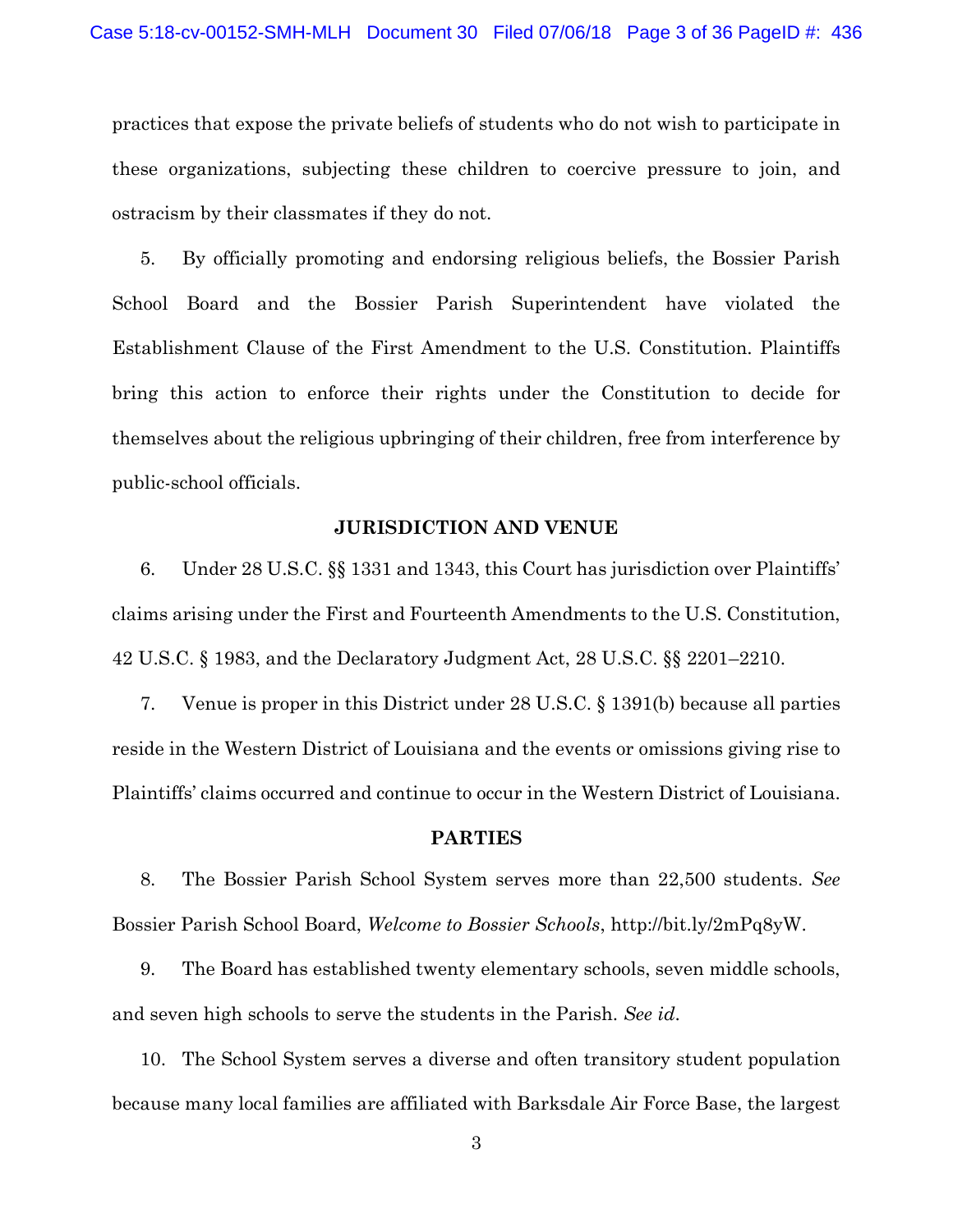employer in Northwest Louisiana. *See* Sarah Crawford, *On-Base Barksdale Families to Have Choice of Schools for Kids*, SHREVEPORT TIMES (July 13, 2017), http://bit.ly/2umW9UK.

11. Defendant Bossier Parish School Board is a corporate body within the State of Louisiana responsible for establishing, operating, improving, and evaluating the public-school system in Bossier Parish. *See* LA. STAT. ANN. §§ 17:51, 17:81, 17:1373.

12. The Board is charged with creating policies that serve the best interests of all students enrolled in the public schools in Bossier Parish. LA. STAT. ANN. § 17:81.

13. Defendant Bossier Parish Superintendent Scott Smith, appointed by the Board, is responsible for enforcing state school law and the Board's policies within the Bossier Parish School System. *Id*.

14. The Superintendent must closely monitor schools' compliance with federal, state, and local law, visiting each school as often as possible during the year and reporting on the schools' status to the Board. LA. STAT. ANN. § 17:91.

15. At all relevant times, Defendants were acting and continue to act under color of law.

16. Plaintiffs Does are citizens of the United States and of the State of Louisiana.

17. Each Plaintiff is a parent of at least one child currently attending Bossier Parish schools. Collectively, Plaintiffs' children attend and have attended elementary, middle, and high schools within the Bossier Parish School System since at least 2015.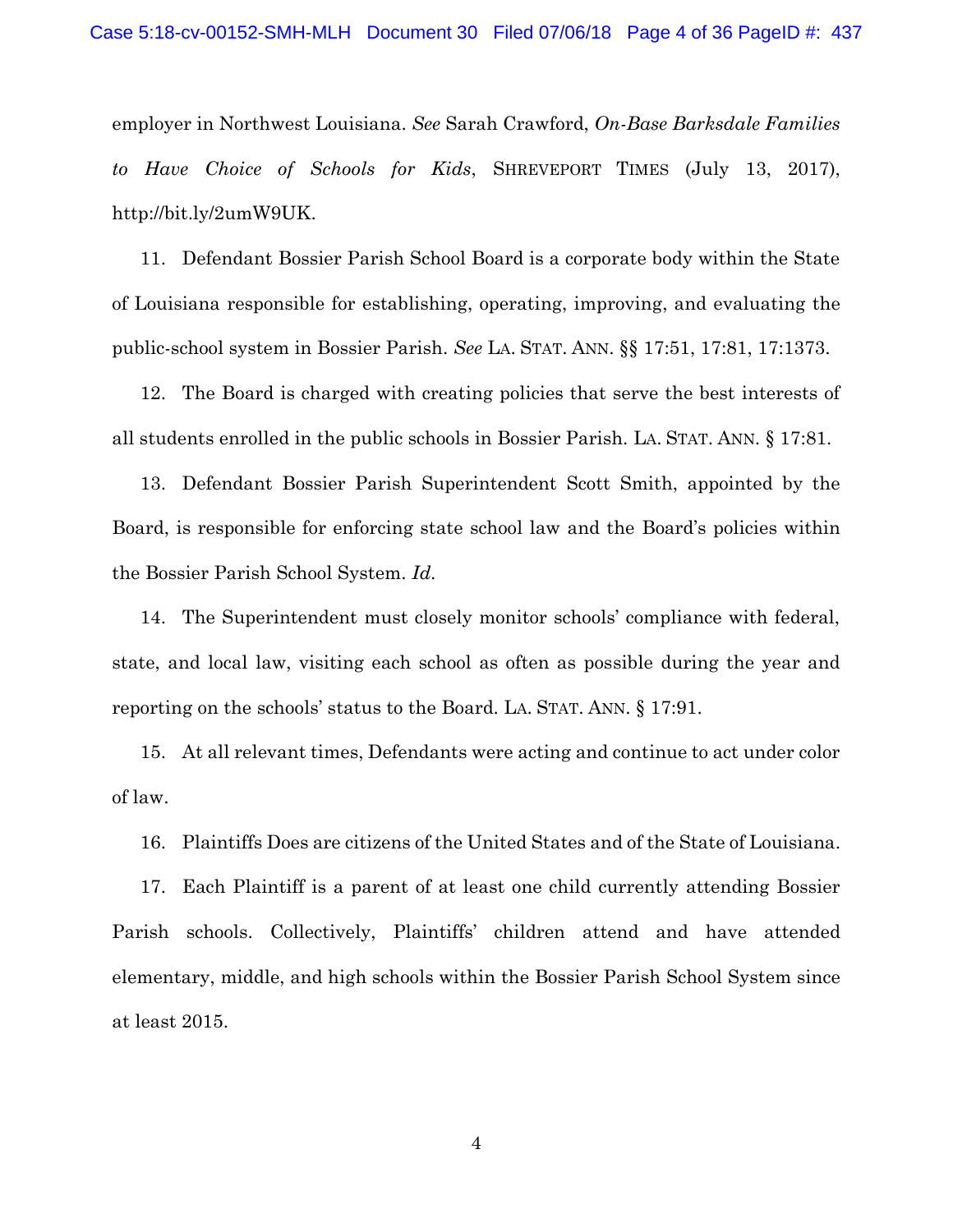18. Since enrolling in Bossier Parish schools, Plaintiffs' children have been subjected to school-sponsored prayer, proselytizing, and other religious inculcation on numerous occasions.

19. In connection with their parental duties and as members of the Bossier Parish school community, Plaintiffs themselves have likewise been exposed to official promotion of prayer and religious messages.

20. As parents, Plaintiffs believe that it is their responsibility and right—not the Board's or Superintendent's—to provide for their children's religious education. Plaintiffs object to and are offended by Bossier Parish schools' endorsement of religious practices in the classroom and at school-sponsored events and activities. Plaintiffs believe that Defendants have elevated and preferred some religious beliefs over others and religion over nonreligion, and have usurped and violated Plaintiffs' constitutional rights as parents.

21. Plaintiffs seek to bring this suit under pseudonyms in light of the virulent debate that has surrounded prior attempts to remind Bossier Parish officials of the constitutionally mandated requirement that public schools not promote religion and of the importance of that fundamental principle for respecting the religion of all students and families. Revealing Plaintiffs' names would necessarily reveal the identities of their minor children, further exposing them to the ostracism that they have already experienced because of the official religious endorsements giving rise to this lawsuit.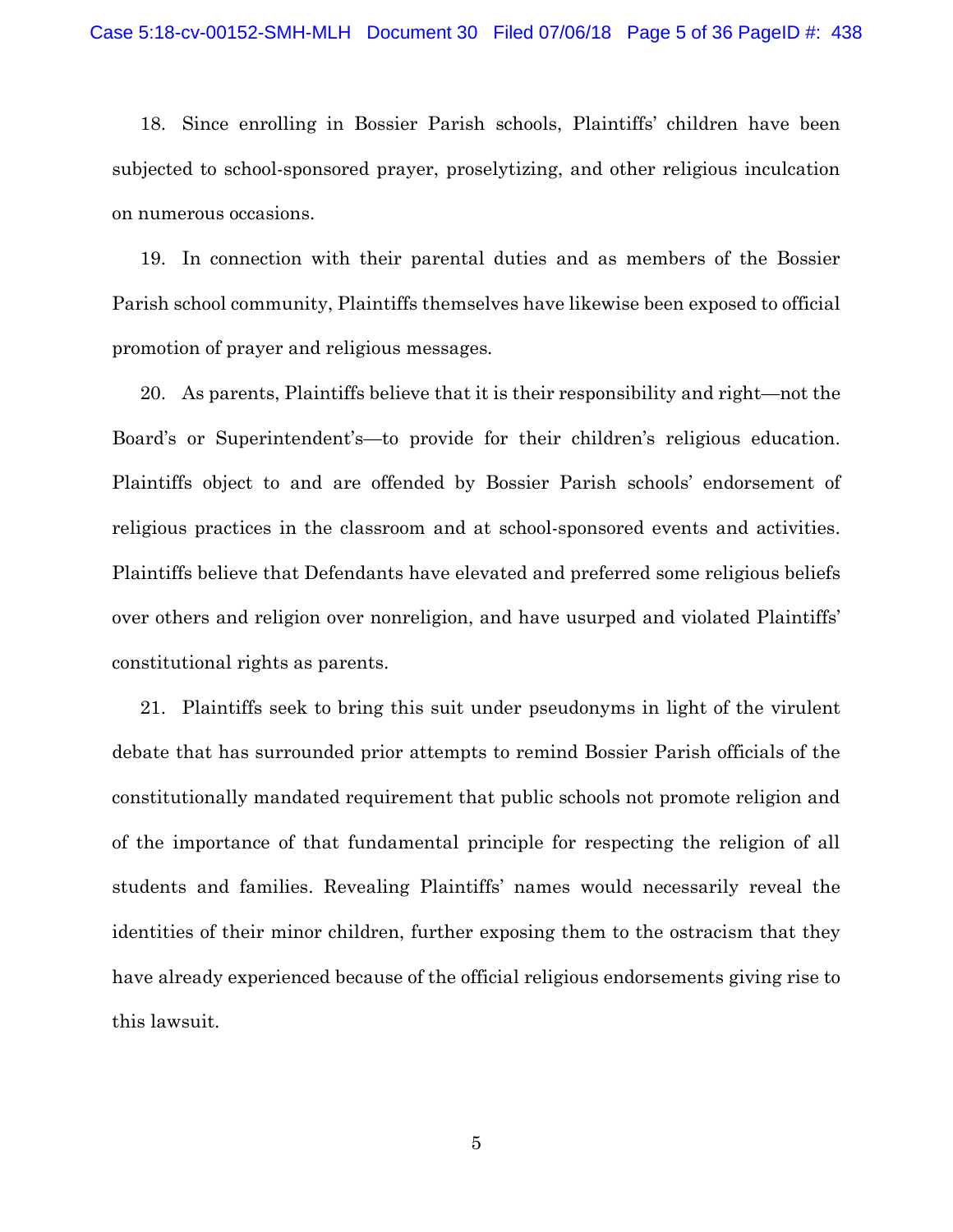## **GENERAL ALLEGATIONS**

22. Plaintiffs reallege and incorporate by reference all the preceding paragraphs in this Complaint as if fully set out here.

23. Official promotion of religious beliefs and inculcation of religious favoritism occurs throughout the Bossier Parish School System.

24. Defendants were aware of, condoned, carried out, endorsed, and enabled the religious activities described here.

## **Official Prayer at School Events**

25. The Board's "Prayer in Schools" policy states:

No law, rule, or policy shall prevent any student who attends a public elementary or secondary school and who is responsible for or presiding over a meeting of a school organization or assembly from calling upon a student volunteer to offer an inspirational quotation or statement, offer a voluntary prayer, or lead in silent meditation, at the sole option of the student volunteer.

Exhibit A (Bossier Parish School Board "Prayer in Schools" Policy).

26. The Board adopted a policy titled "Religious Expression and Activities on Campus and at School Events" (Exhibit K – Bossier Parish School Board "Religious Expression and Activities on Campus and at School Events" Policy) on April 19, 2018, after it had answered Plaintiffs' Second Amended Complaint in this matter.

27. The policy expressly provides that students selected to introduce school events may "reference or include religious viewpoints in his or her remarks." *See*  Exhibit K at 5.

28. These policies encourage and endorse official prayer at school events, where it is not constitutionally permitted.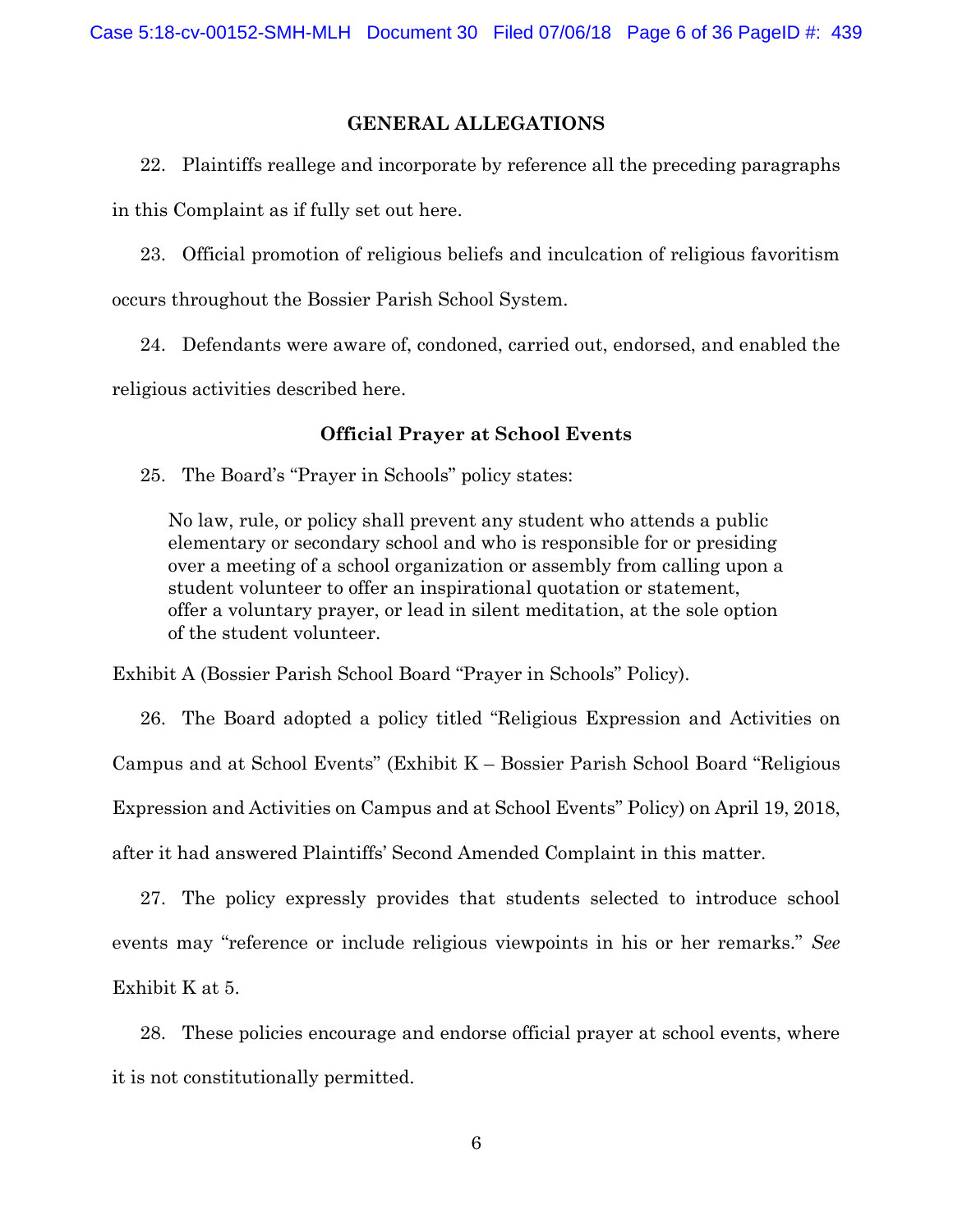#### *Graduation Ceremonies*

29. Throughout the Bossier Parish School System, prayers typically open and close graduation ceremonies, the most significant event in school children's lives (*Lee v. Weisman*, 505 U.S. 577, 595 (1992)).

30. Bossier Parish graduation ceremonies occur under the supervision of school administrators and faculty members.

31. These school officials determine the schedule for graduation ceremonies.

32. Official programs outlining the schedule of ceremonies are distributed to attendees at the graduation ceremonies.

33. Time is often officially allotted in the official schedule for prayer, including invocations at the beginning of the ceremonies and benedictions at the end.

34. At some Bossier Parish graduation ceremonies, faculty or administrators deliver prayers from the podium over the venue's public-address system.

35. At other Bossier Parish graduation ceremonies, students deliver the officially scheduled prayers from the podium over the venue's public-address system.

36. For some Bossier Parish graduation ceremonies, students are selected at random to recite the official prayer for the event.

37. For some Bossier Parish graduation ceremonies, schools select studentgovernment officers to deliver the ceremonies' official prayers.

38. Some Bossier Parish schools have official policies requiring graduating students to stand and remove their caps while prayers are recited at the beginning and end of graduation ceremonies.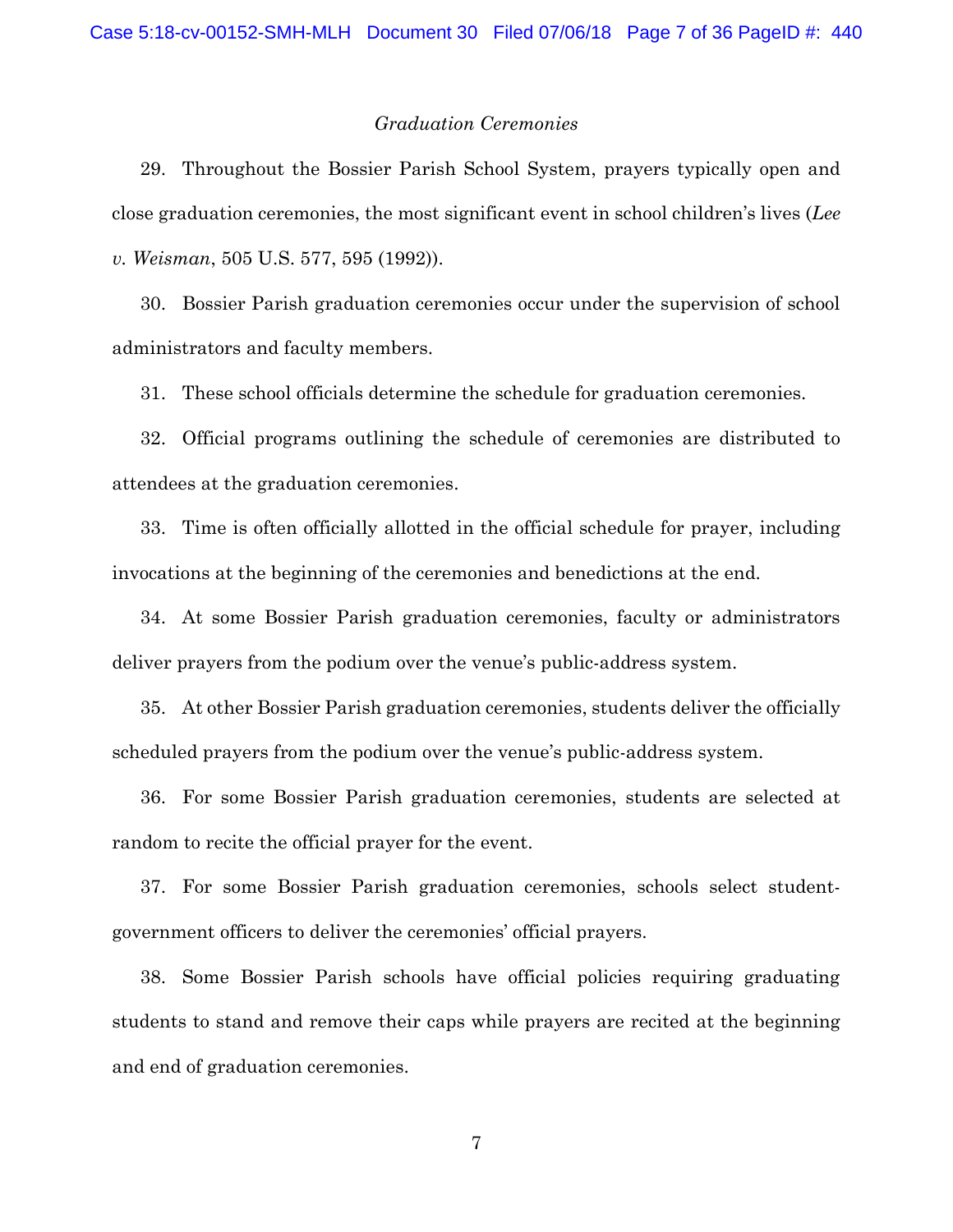39. At some Bossier Parish graduation ceremonies, students and audience members are exhorted by the announcer to participate in the official prayers.

40. For example, at Parkway High School's 2016 graduation ceremony, after the students were instructed to turn their tassels, a student leader requested that the crowd bow their heads and pray with her as she said:

Dear heavenly father, on behalf of the graduating class of 2016, I would like to thank you for walking with us all these years. Thank you for knowing just the right person to put in our lives at just the right time. Father, I ask that you continue leading us in our newest journey in our lives, whatever that may be, and that we continue to walk on the path that you have set for us. God, I pray that your hands and wisdom continue to guide our hearts as we experience times of tribulation as well as times of joy, and that you never let us forget your presence. It is in your name we pray. Amen.

41. Similar prayers have been part of the official schedule of ceremonies at, for example, Airline High School's graduation ceremonies, Benton High School's graduation ceremonies, Bossier High School's graduation ceremonies, Haughton High School's graduation ceremonies, and Plain Dealing High School's graduation ceremonies.

42. Prayer is also recited at Bossier Parish elementary-school and middle-school graduation ceremonies as part of the official program.

43. For example, prayer has been a part of the official schedule of ceremonies at Benton Elementary School's kindergarten graduation ceremonies, Benton Middle School's eighth-grade graduation ceremonies, Carrie Martin Elementary School's preschool graduation ceremonies, Central Park Elementary School's fifth-grade graduation ceremonies, Elm Grove Elementary School's fifth-grade graduation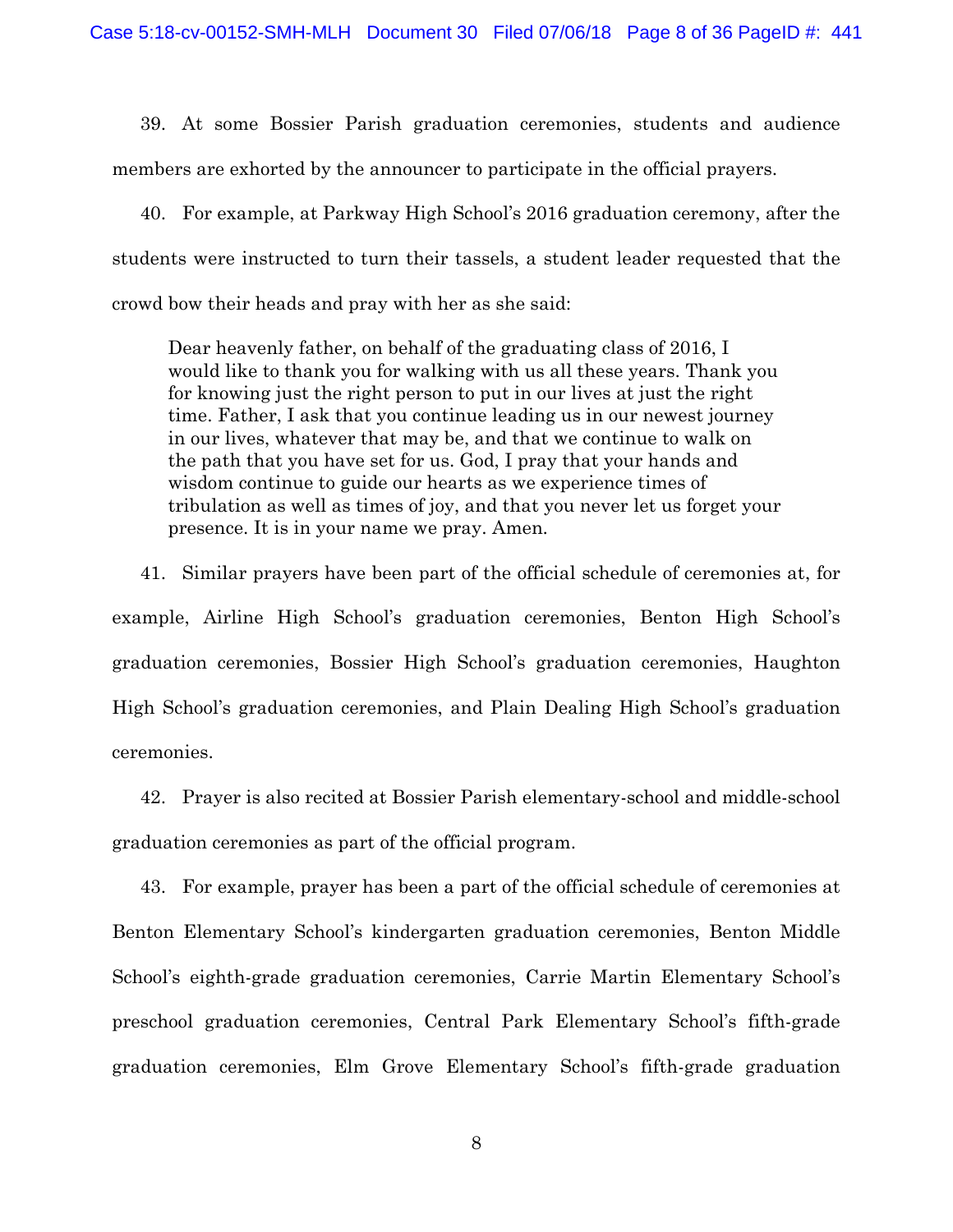ceremonies, Kingston Elementary School's kindergarten graduation ceremonies, Legacy Elementary School's kindergarten graduation ceremonies, Plantation Park Elementary School's pre-kindergarten and kindergarten graduation ceremonies, Stockwell Elementary School's fifth-grade graduation ceremonies, T.O. Rusheon Middle School's eighth-grade graduation ceremonies, and W.T. Lewis Elementary School's kindergarten and fifth-grade graduation ceremonies.

44. School Board members and the Superintendent frequently attend Bossier Parish schools' graduation ceremonies.

45. The graduation prayers occur pursuant to Bossier Parish School Board policies that explicitly and implicitly encourages prayer at graduation ceremonies.

46. The Board's policy on prayer in schools provides: "School officials shall be prohibited from censoring for religious content the speech of a high school student invited to speak at a commencement ceremony at the school he/she is attending." Exhibit A (Bossier Parish School Board "Prayer in Schools" Policy).

47. Students delivered prayers at Bossier Parish School District graduations after the "Religious Expression" Policy (Exhibit K) was adopted.

48. By allowing prayer at graduations while restricting school officials' editorial authority over religious speech alone, the Board's policy creates both perceived and actual endorsement of religion at Bossier Parish graduations.

### *Sporting Events*

49. Public schools must not force students to make the difficult choice between attending sporting events, which many students feel both immense social pressure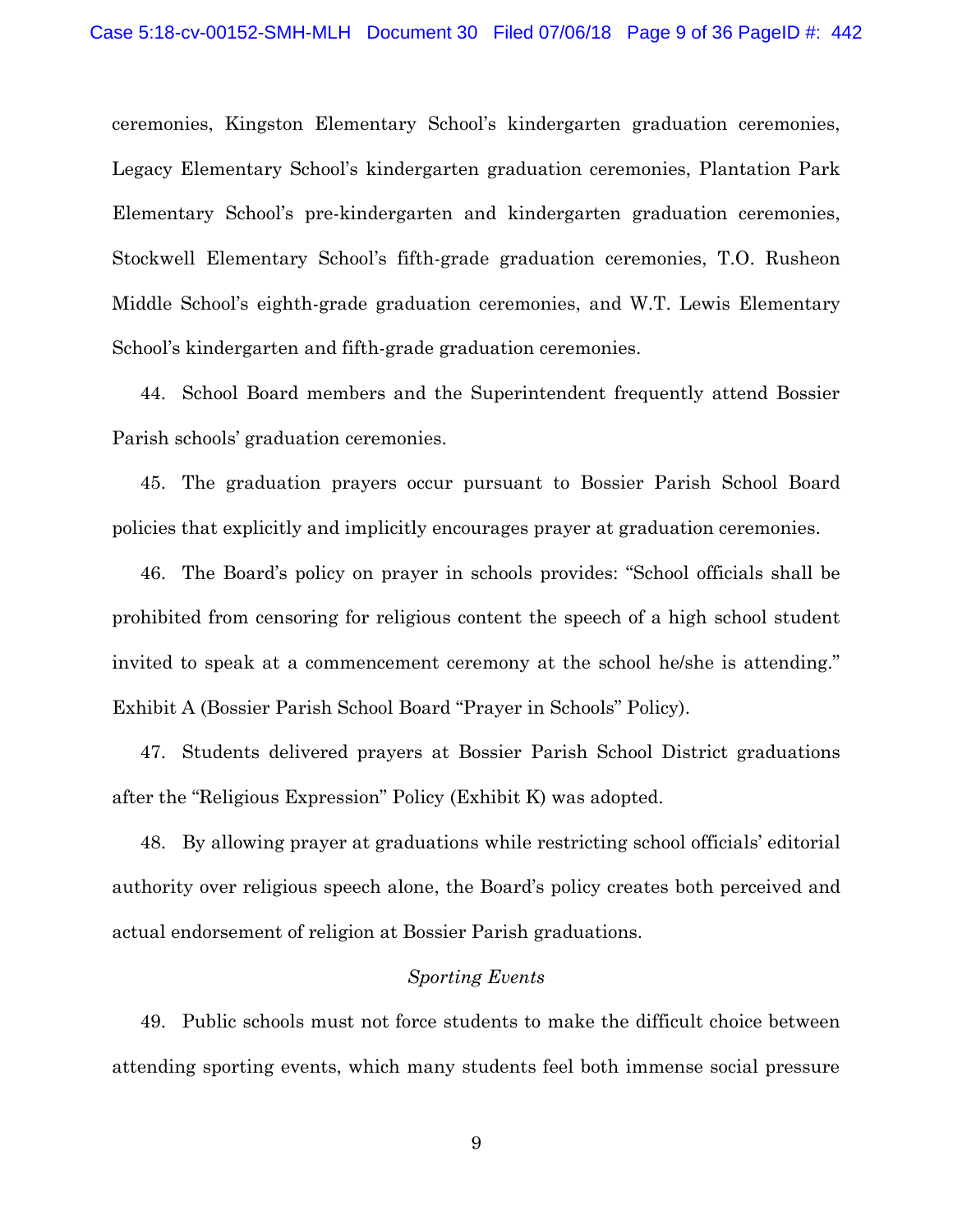and genuine desire to attend, and avoiding personally offensive religious rituals. *See Santa Fe Indep. Sch. Dist. v. Doe*, 530 U.S. 290, 311–12 (2000).

50. But prayer is recited over the public-address systems at nearly every football game hosted by Bossier Parish high schools.

51. At some Bossier Parish high-school football games, prayers have been recited over the public-address systems by the game's announcer.

52. At some Bossier Parish high school football games, prayers have been recited over the public-address systems by local clergy.

53. At some Bossier Parish high school football games, prayers have been recited over the public-address systems by students.

54. These speakers often ask attendees to stand, remove their hats, or bow their heads during the prayer.

55. For example, at a game between Parkway High School and Airline High School in September 2017, the official announcer at the Airline football stadium asked the crowd to rise for prayer before kick-off. A student then recited a prayer, thanking Jesus over the stadium's loudspeaker, before the school band played the national anthem.

56. Students on the field—athletes, cheerleaders, and members of the color guard, dance line, and band—under the pressure of public observation by the crowd, often bow their heads or gather in a huddle in the center of the field during these recitations over the public-address systems.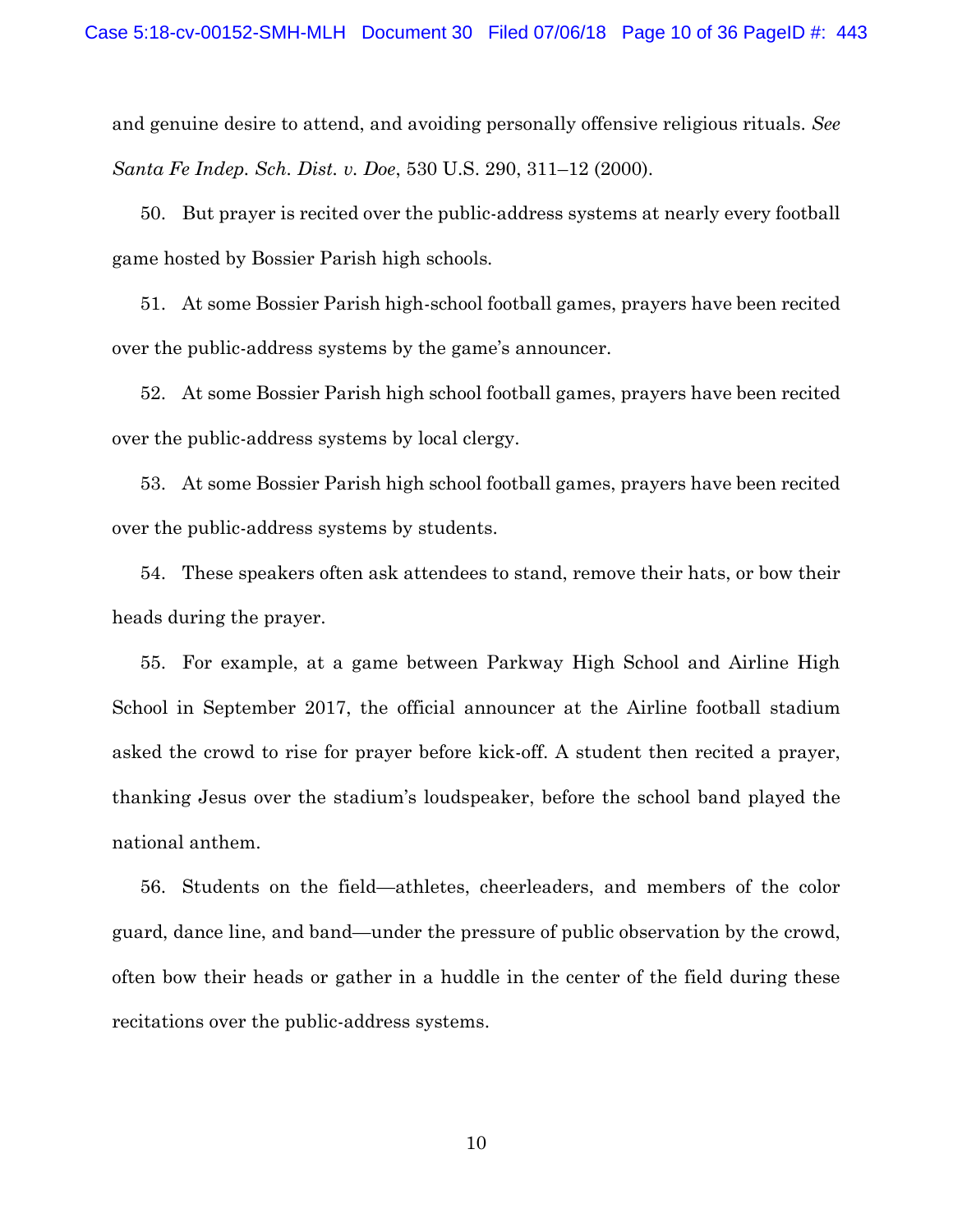57. It is common practice for coaches to join their teams in prayer on the field during these recitations over the public-address systems.

58. Bossier Parish's coaches have also led student-athletes in prayer on the field after games.

59. School officials also encourage students to pray publicly with their teammates and coaches before or after other sporting events.

60. For example, the coach of a high-school track team has led the studentathletes in prayer after races; although these prayers were not recited over a publicaddress system, they were fully audible to the events' attendees as well as the student-athletes.

### *Other School Events*

61. Official prayers are recited at other school-sponsored events at which attendance is mandatory or students feel immense social pressure to attend.

62. For example, at a pep rally hosted by the Board on November 7, 2017, to celebrate the School System's recent state evaluations, Airline High School's studentbody president was invited to the podium to recite the following prayer:

Will you please bow your heads with me? Dear God.... I glorify you. I thank you for this school district and all of the administrators and teachers that invest in their students. I pray that you continue to protect our schools and our city. I pray that you give wisdom to our country's leaders, and that every decision they make is to glorify your name. I pray for Mr. Rowland and his family, and that he gets back to school soon. And thank you, Lord, for dying on the cross for our sins. Amen.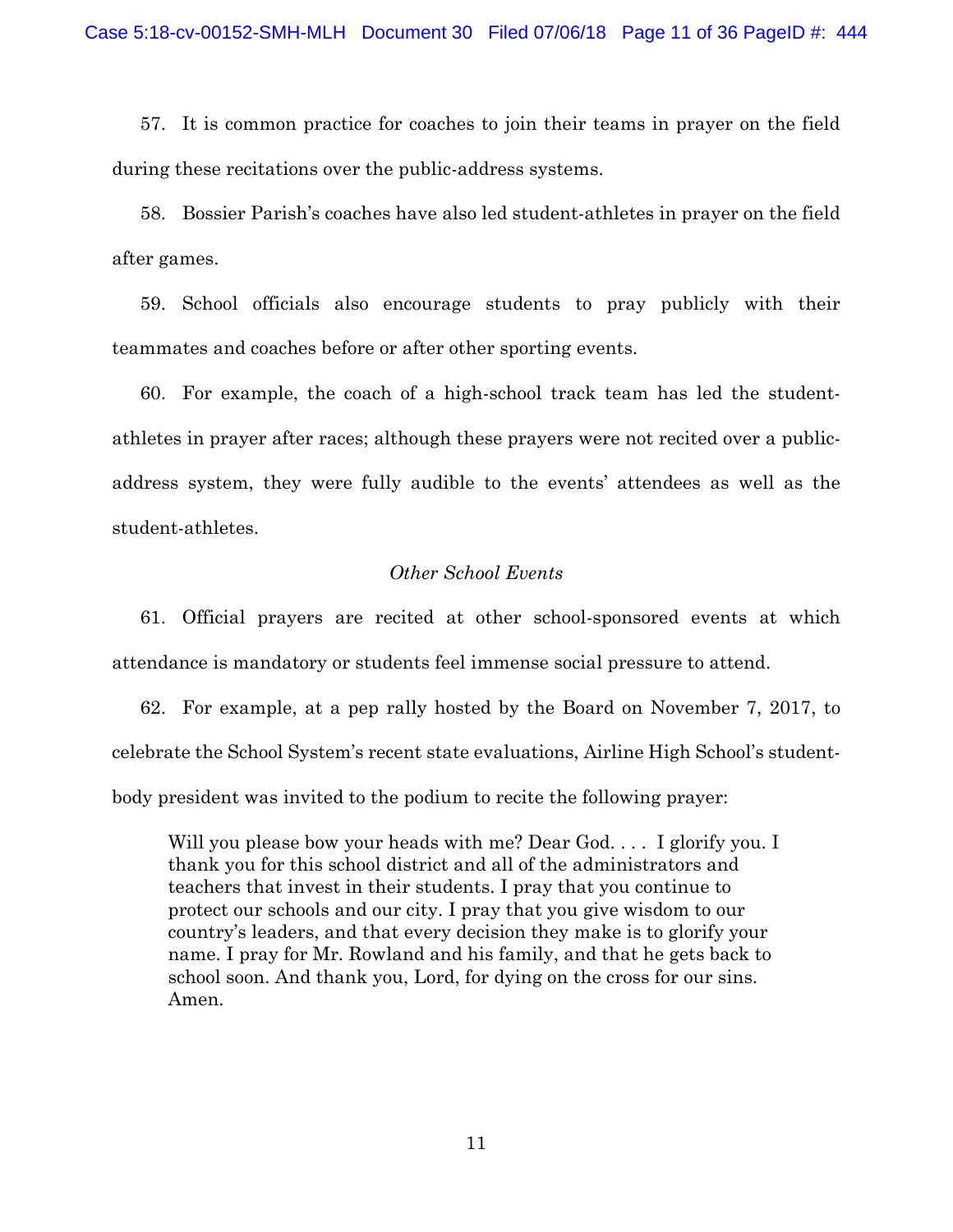63. As the prayer was presented, Bossier Parish School Board members and School System administrators standing in front of the crowd of attendees showed their support for the prayer by bowing their heads.

64. Bossier Parish school bands, color-guard teams, cheerleading teams, and other students were in attendance at the event, which was also live-streamed, including to some Bossier Parish classrooms.

65. On Veterans Day, November 11, 2017, many Bossier Parish schools included prayers in the official schedules of their celebrations.

66. Given the proximity of Barksdale Air Force Base to the Bossier Parish School System, students and their families felt immense social pressure, and genuine desire, to attend the schools' Veterans Day celebrations.

67. Additionally, school choirs and bands were required to attend the events to perform celebratory songs after the conclusion of the prayers.

68. Prayers were included in the official programs for Veterans Day events at Benton Middle School, Greenacres Middle School, Kingston Elementary School, and Plain Dealing High School.

69. At a Veterans Day event hosted by a Bossier Parish elementary school in 2016, a local clergy member was invited to lead prayers and deliver a sermon. This event was held on school property on a weekday during school hours, and students were required to attend.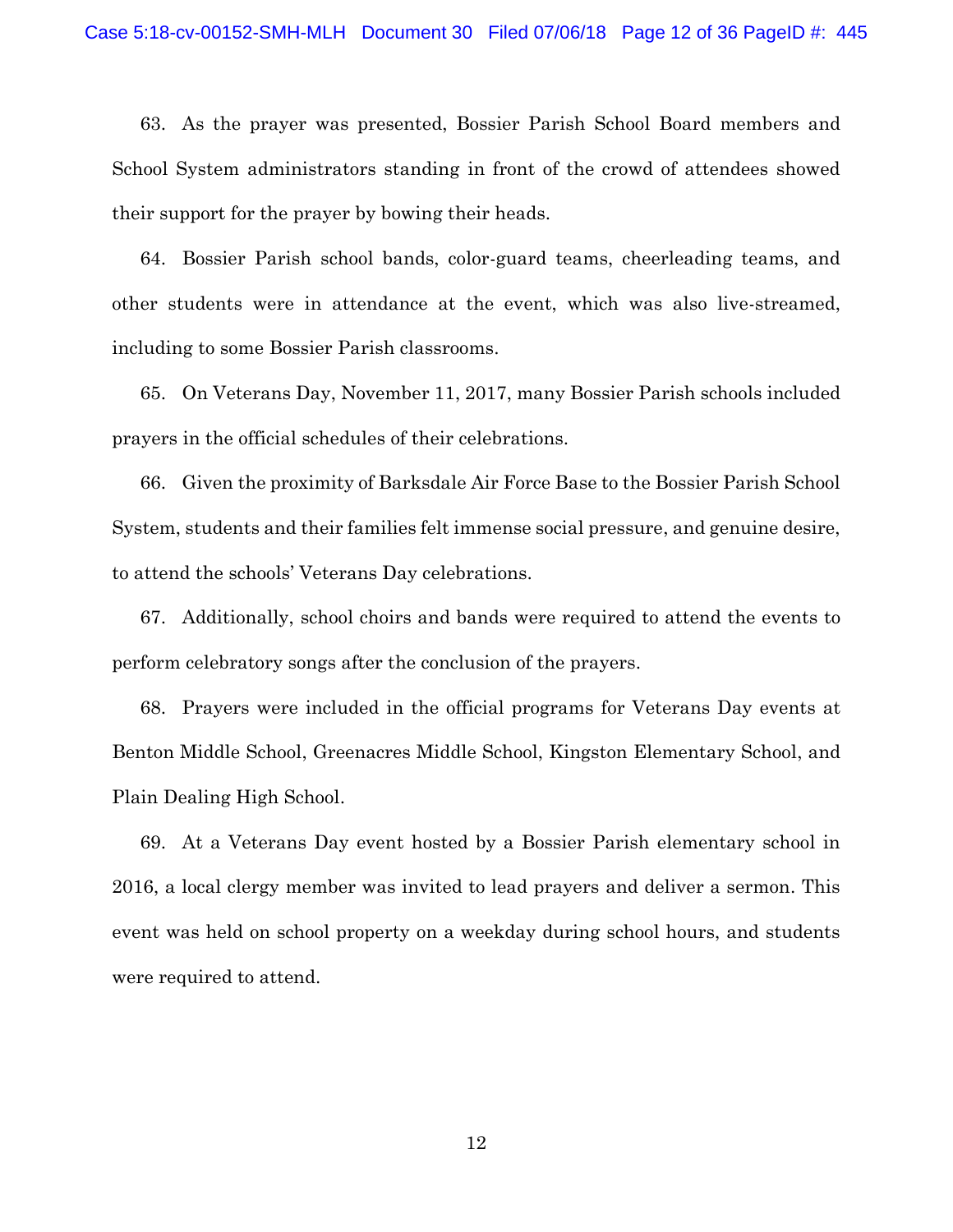70. Elementary-school principals in Bossier Parish commonly invite elementaryschool students to recite prayers at Drug Abuse Resistance Education (D.A.R.E.) program graduation ceremonies.

71. Apollo Elementary School's D.A.R.E. graduation ceremonies, Carrie Martin Elementary School's D.A.R.E. graduation ceremonies, Curtis Elementary School's D.A.R.E. graduation ceremonies, Kingston Elementary School's D.A.R.E. graduation ceremonies, and Princeton Elementary School's D.A.R.E. graduation ceremonies have all included prayers in their official programs.

72. The Bossier Parish Superintendent attended some of these events.

73. Prayer is also incorporated into the official schedule of events at many school awards ceremonies held by Bossier Parish schools.

74. For example, at a recent elementary-school awards assembly, per the programs distributed to family members in attendance, a student read a prayer at the start of the assembly thanking Jesus for the opportunities that his class had that year and entreating God to keep the students safe.

75. As with the prayers at some Bossier Parish graduation ceremonies and sporting events, these prayers were delivered on school property, at school-sponsored events, by speakers representing the school or student body, and under the supervision of school faculty or administrators.

### **Student Chaplains**

76. In extracurricular programs throughout the Bossier Parish School System, students routinely elect "chaplains" from their membership.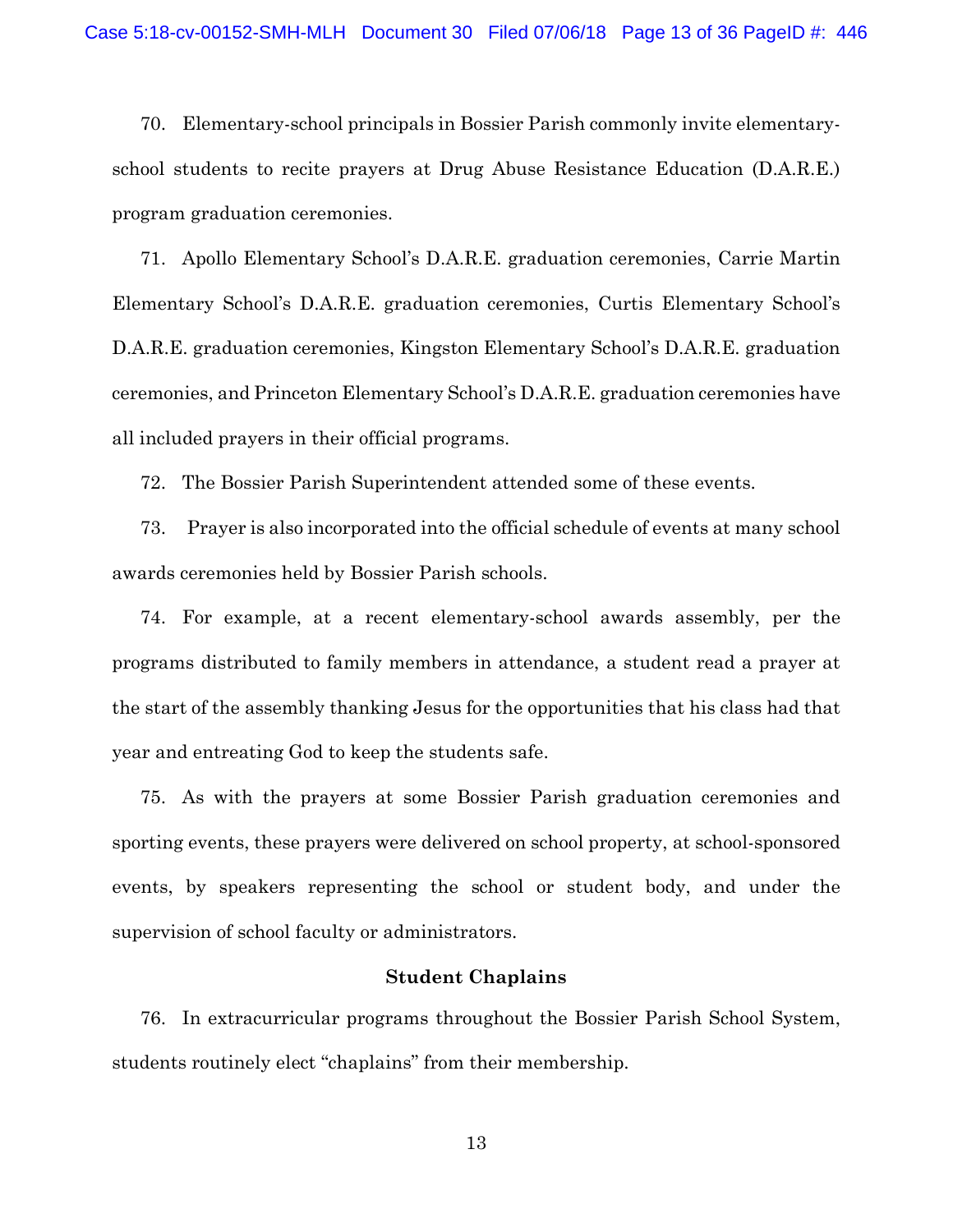77. Student-governments in Bossier Parish middle and high schools elect students to serve as chaplains each year.

78. These chaplains are authorized by school officials to open all studentgovernment meetings with prayers.

79. These chaplains are also authorized by school officials to proselytize at school-sponsored events.

80. Some school-sponsored spirit teams also select student chaplains.

81. These chaplains are authorized by school officials to proselytize their fellow spirit-team members.

#### **School Events Held in Churches**

82. Bossier Parish schools regularly hold mandatory and ceremonial schoolsponsored events in local churches—often in the churches' sanctuaries or in rooms replete with religious iconography.

83. At some school-sponsored events held at churches, such as school-choir performances, students are required to attend; refusal to participate would negatively affect students' grades.

84. For example, at a recent Bossier Parish middle-school Christmas choir concert, which was held within the Airline Baptist Church's sanctuary, the students were required to perform on stage between a large Latin cross and a crèche.

85. Benton Middle School, Cope Middle School, Elm Grove Middle School, Haughton High School, Parkway High School, Stockwell Place Elementary School, and W.T. Lewis Elementary School, for example, have also held choir and band concerts at local churches, often inside the churches' sanctuaries.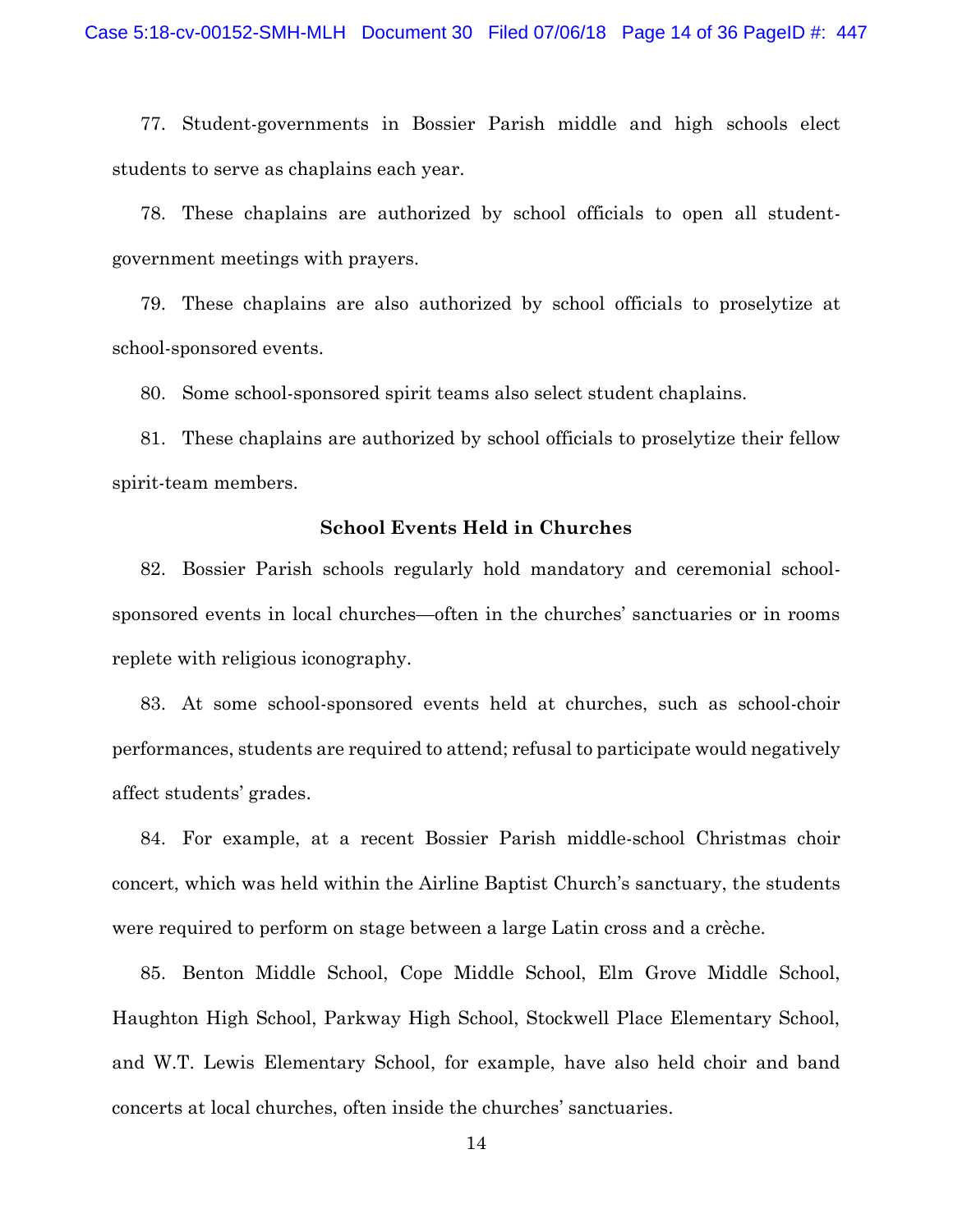86. Other school-sponsored events held at churches, including pregame meals for high-school football teams, are mandatory for students wishing to participate in extracurricular activities.

87. Graduation ceremonies for Bossier Parish's younger students—including Apollo Elementary School's fifth-grade graduation ceremonies, Benton Middle School's graduation ceremonies, Kingston Elementary School's kindergarten graduation ceremonies, Legacy Elementary School's kindergarten graduation ceremonies, Plantation Park Elementary School's kindergarten graduation ceremonies, Stockwell Elementary School's kindergarten graduation ceremonies, T.L. Rodes Elementary School's kindergarten graduation ceremonies, and W.T. Lewis Elementary School's kindergarten graduation ceremonies—have been held in churches.

88. Student-honors nights, including class-award ceremonies held by Apollo Elementary School and Greenacres Middle School, and sports team annual banquets have also been held in churches.

89. Holding school events in churches forces students and their families to choose between entering a house of worship consecrated and sacred to a faith to which they do not subscribe, on the one hand, and forgoing participation in official school activities, on the other.

### **Religious-Content in School Performances**

90. In Bossier Parish, the musical selections and other content featured in school performances often promote Christian religious beliefs.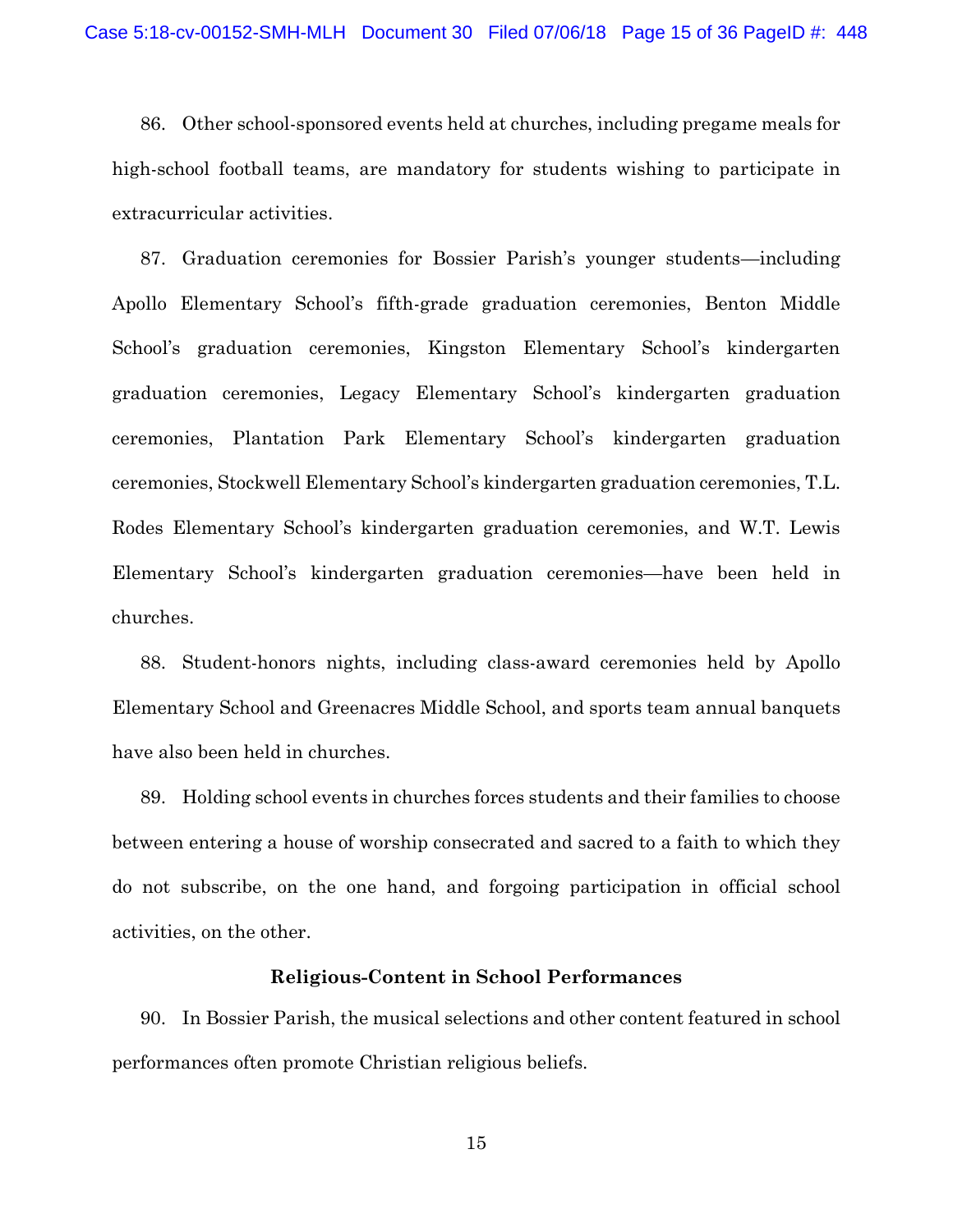91. Not only are Bossier Parish school choirs' performances frequently held in churches, but students are also often required to sing almost exclusively Christian worship songs. Thus, many Bossier Parish school-choir performances are religious ceremonies under the guise of study.

92. Many of the songs taught to and performed by Bossier Parish school choirs are hymnals, gospels, and worship songs.

93. For example, at a recent Bossier and Caddo Parish choral festival, most Bossier Parish school choirs sang exclusively or primarily worship songs. Parkway High School's musical selections were entirely religious—"For the Beauty of the Earth," "Ave Vernum Corpus," and "Hear My Prayer"—as were the selections for Elm Grove Middle School's beginning choir—"Somewhere Above the Clouds," "Dona Nobis Pacem," and "Joshua Fought the Battle." Airline High School's choir, Cope Middle School's advanced choir, Elm Grove Middle School's intermediate choir, and Haughton High School's women's choir sang mostly religious songs.

94. Some choir instructors in the Bossier Parish School System have been allowed to infuse their personal religious beliefs into their schools' choir performances.

95. For example, one Bossier Parish choir instructor has told her students that, because of her personal religious beliefs, she will not allow the choir to perform in venues other than churches. And for the performances she selects mostly Christian worship songs. Additionally, before the choir performs, this teacher plays recorded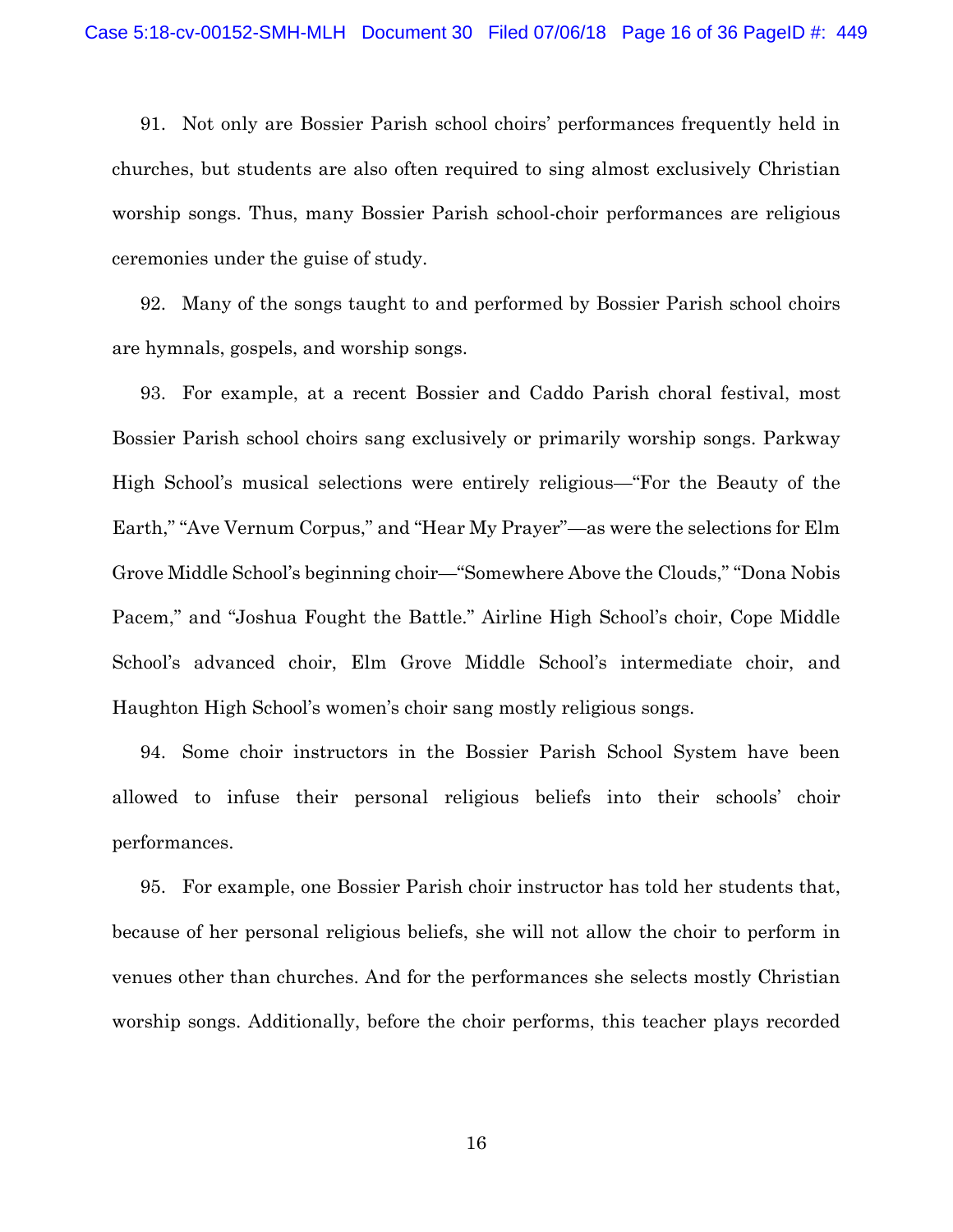worship music while the students' families and friends in the audience find their seats.

96. Other school performances have also included unlawful religious content. For example, in December 2016, students at one Bossier Parish elementary school were required to perform a play about the birth of Jesus.

#### **School Officials Proselytizing Students**

### *During the School Day*

97. Teachers and administrators in the Bossier Parish School System, particularly those entrusted with teaching young children, have openly proselytized students and created a religious environment in their offices and classrooms.

98. For example, at Kingston Elementary School, a teacher required her firstgrade students to memorize a Christian prayer and recite it every day before lunch.

99. A Legacy Elementary School teacher developed a daily practice of asking each of her students what they would like to pray for, before leading the class in Christian prayer.

100. This year, a Bossier Parish choir teacher closed her school's Christmas concert by making a speech to an audience of students and their families that praised God and the healing power of prayer.

101. At Airline High School, the health teacher tasked with teaching students about the perils of alcohol, drugs, dating violence, and unsafe sex has emphasized to her students the importance of religion in her life and has used Christian-themed films to cover the course's sensitive subject matter. This teacher also reportedly asked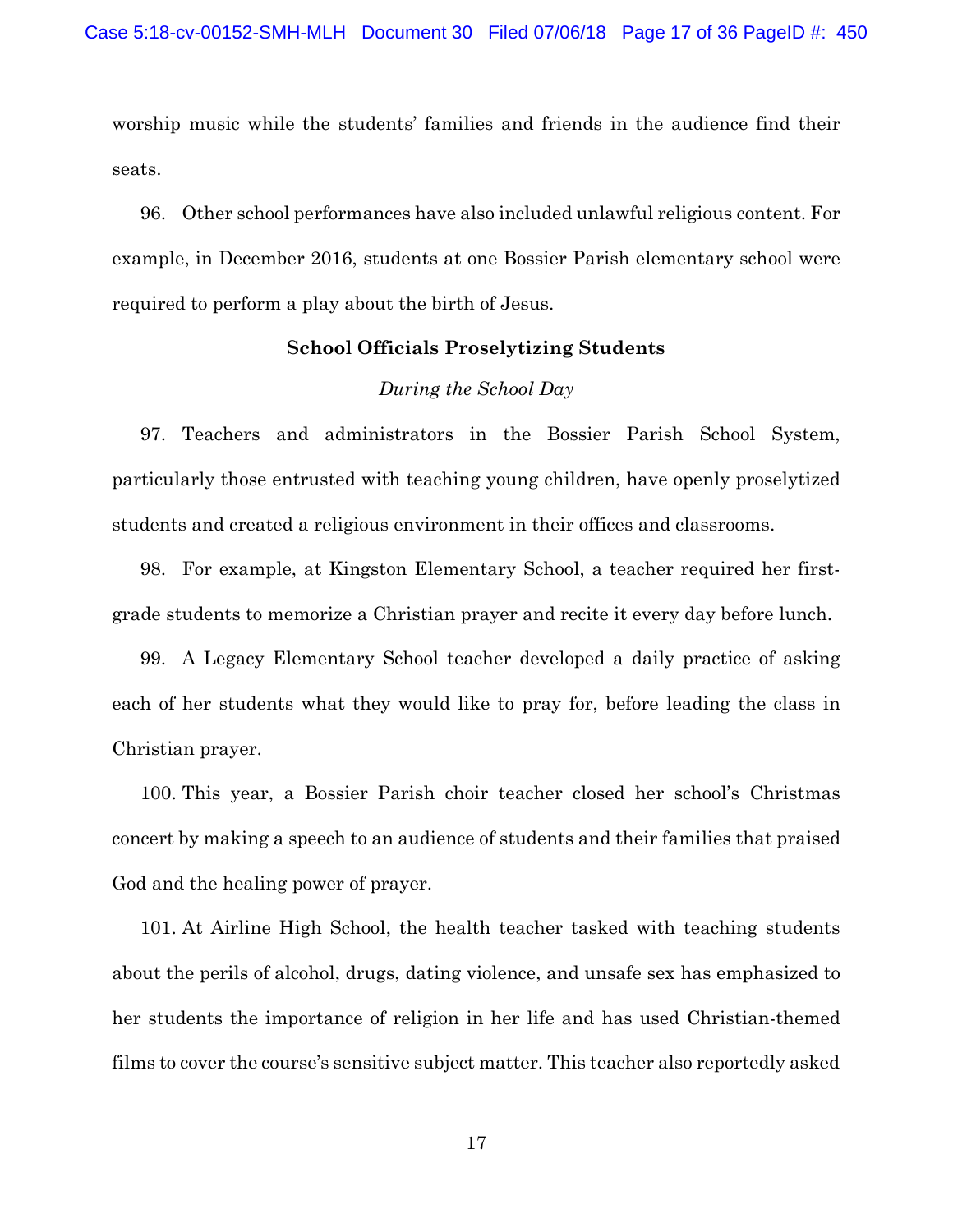all the students in her class to share their favorite Bible verses and has asked an openly Muslim student to read aloud from the Bible during class.

102. At Benton Middle School and Benton High School, teachers have invited students to attend events at their preferred churches.

103. An Elm Grove Middle School teacher invited her students to attend a fundraiser at a nearby church, and the event was promoted by other school officials over the school's public-address system.

104. Teachers at some Bossier Parish high schools reportedly promote their personal, religious views on the origins of life—praising creationism in class and attempting to discredit the scientific theory of evolution.

105. For example, Bossier High School's biology department chair teaches "evolution and creationism in a full spectrum of thought." *See* Exhibit B (electronic mail from Doug Scott, Assistant Principal of Bossier High School, to Michael Stacy, Bossier High School teacher (Oct. 22, 2014), released by the Bossier Parish School System in response to a public-records request in 2015).

106. At Airline High School, a science teacher invited students to make a presentation on the "Creation point of view" and then directed her class in a reading of Genesis and "some supplemental material debunking various aspects of evolution." *See* Exhibit C (electronic mail from Shawna Creamer, Airline High School teacher, to Jason Rowland, Principal of Airline High School (May 7, 2015), released by the Bossier Parish School System in response to a public-records request in 2015). Airline High School science teachers have also informed their classes that, because of the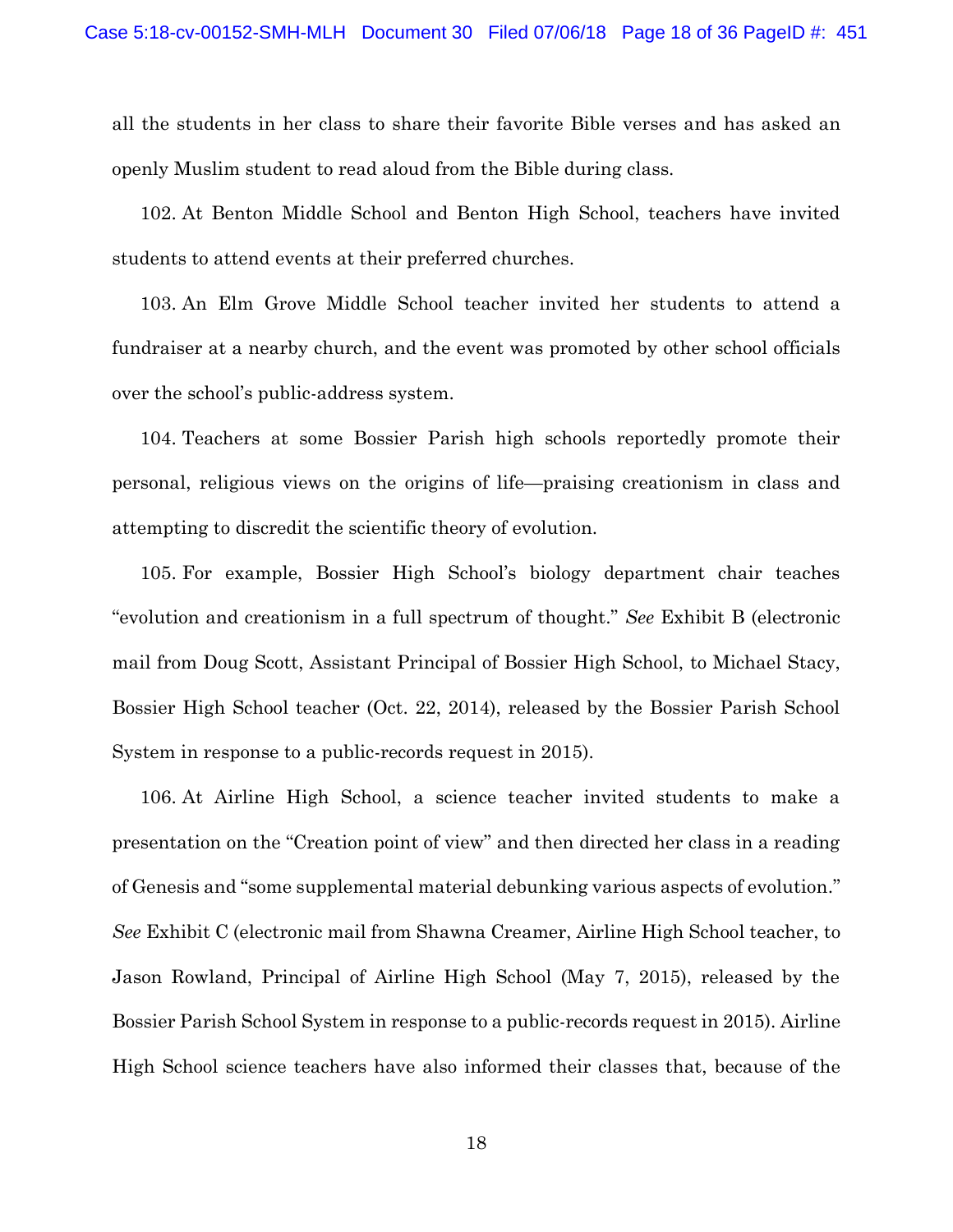teacher's religious beliefs, they have different ideas about the origin of mankind than those they would cover in class. And those teachers have told their classes that Darwin's theory of evolution is just a theory that could be disproven and therefore should not be accepted by the students as fact.

107. At several Bossier Parish schools, Latin crosses—the unmistakable symbol of Christianity—are displayed year-round in some teachers' classrooms and administrators' offices, creating religiously charged learning environments.

108. For example, a Kingston Elementary School teacher displays multiple crosses in her first-grade classroom.

109. A teacher at Elm Grove Middle School hangs crosses and posters with religious scripture in her classroom.

110. Crosses, Bible verses, and other religious items are also displayed in classrooms throughout Airline High School, Benton Middle School, and Benton High School.

111. Apollo Elementary School's Assistant Principal displays two large Latin crosses on the walls of her office.

112. These displays in teachers' classrooms and administrators' offices convey official endorsement of a particular set of religious beliefs, and exclude students of minority faiths or no faith from these important public-school settings.

113. Further displaying religious favoritism, some Bossier Parish teachers admonish students for adhering to minority faiths. One Bossier Parish teacher told a student that she "needed Jesus" after she misbehaved in class. Another teacher told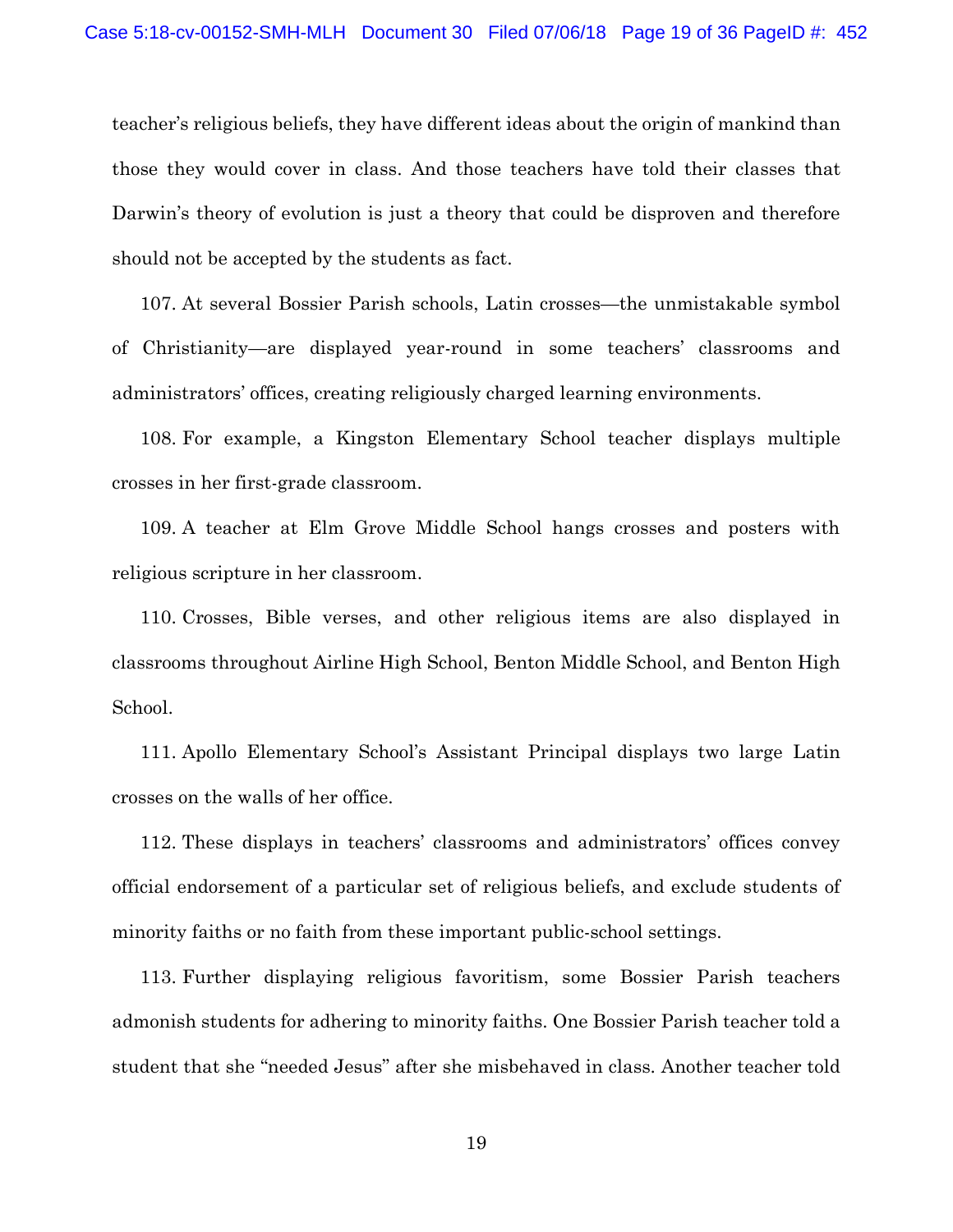a child that Jesus was angry at those who did not attend church, and that non-Christians are bad people.

114. Some Bossier Parish teachers have also expressed an understanding that they have license from the Board and the Superintendent to promote their religious beliefs and exhibit religious favoritism in their classrooms. A Bossier Parish elementary-school teacher of thirty years said that she brings up her controversial religious beliefs on the issue of creationism in her class, although she now teaches social studies instead of science. *See* Exhibit D (electronic mail from Carolyn Goodwin, Stockwell Place Elementary teacher, to Charlotte Hinson, Caddo Parish teacher (Feb. 26, 2014), released by the Bossier Parish School System in response to a public-records request in 2015). She wrote that "Bossier has it's [sic] problems but there are so many awesome Christians from the top down. We pray at school functions and probably break the law all the time!!" *Id*.

#### *During School Athletics Programs*

115. Given the prominence of student-athletes in the school community, many students feel social pressure, along with a genuine desire, to join school athletics programs.

116. Additionally, participation in extracurricular-athletics programs is associated with high grade-point averages, better attendance records, lower dropout rates, fewer disciplinary problems, improvement in mental and physical health, and the opportunity to receive scholarships for higher education.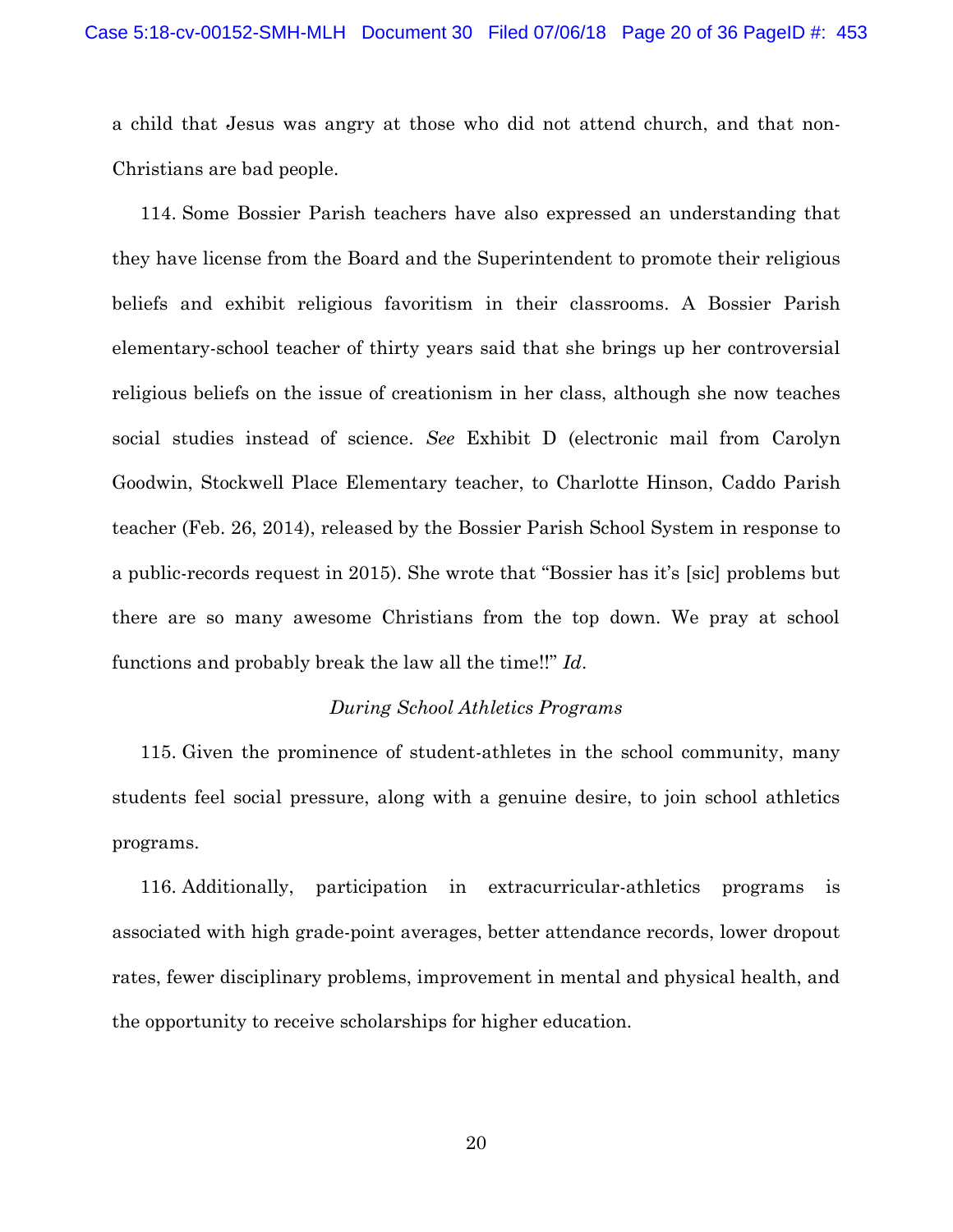117. Religious adherence must not be a qualification for participation in school athletics programs.

118. Yet, in addition to official prayers at games, students who participate in Bossier Parish school athletics programs are regularly subjected to even more extensive official promotion of religion by school staff.

119. At least one Bossier Parish high-school football team holds weekly devotionals, which coaches sometimes attend, on the school's football field after evening practices.

120. At practice or in the locker room, football coaches have quoted scripture to motivate students and pressured students to attend church and mission trips with their teammates.

121. On game day, at least one high-school football team requires students to attend pre-game meals hosted by local churches, during which church members pray for the team.

122. At least one high-school football team invites a youth minister to enter the locker room before games and lead students in prayer.

123. Bossier Parish football coaches have used their positions to distribute religious literature to players.

124. Some coaches have distributed Bibles to students as Christmas presents before the holiday break, and another invited students to take religious literature, including Bibles, from his office.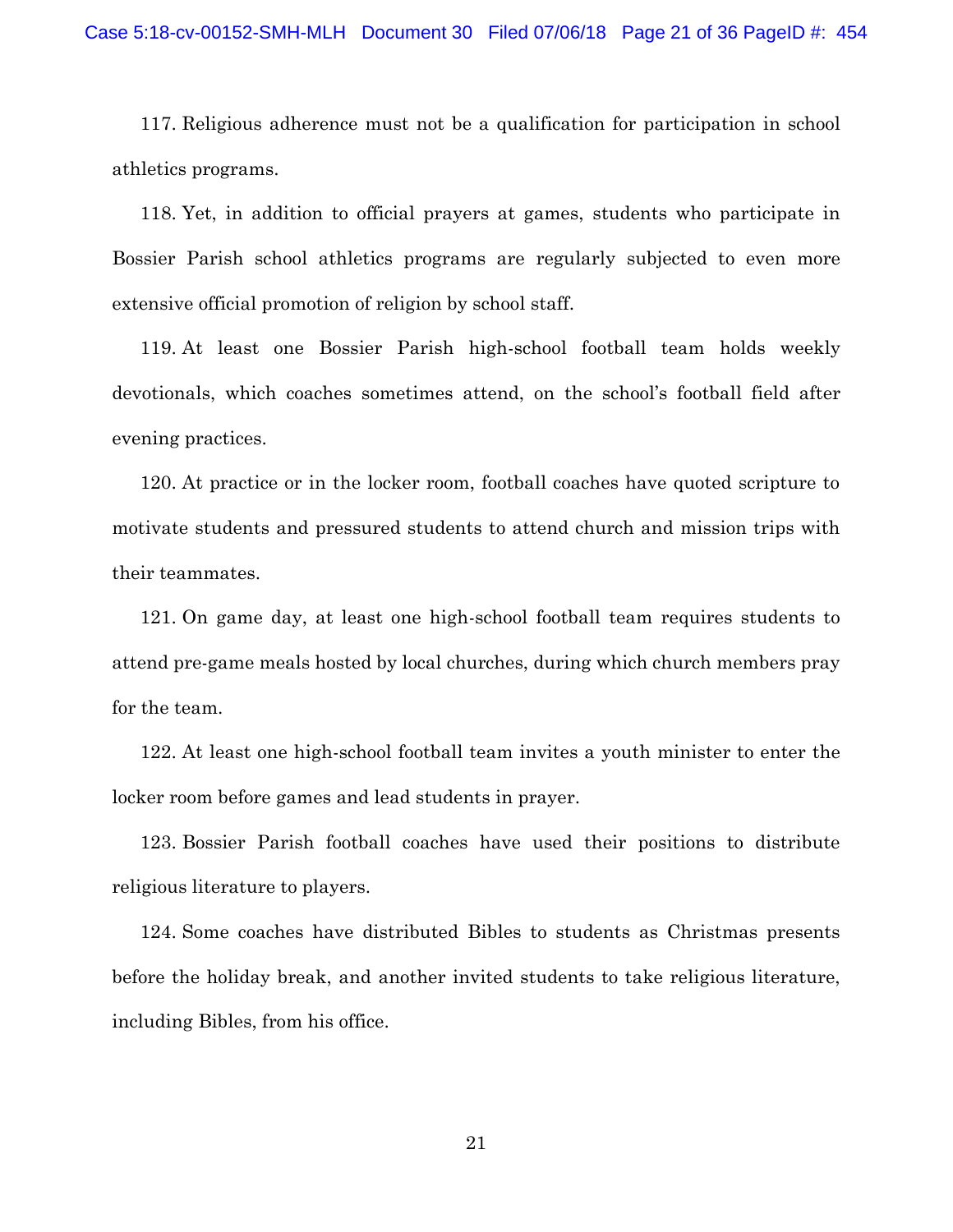125. Coaches also facilitate the distribution of apparel from local churches to the players, including T-shirts that feature team names and logos alongside scripture and other religious messages.

## **School-Sponsored Religious Clubs**

126. Bossier Parish school officials are extensively involved in running and promoting religious clubs at almost every school in the system.

127. The Fellowship of Christian Athletes is sponsored by teachers at almost every school in the Bossier Parish School System.

128. Many teacher-sponsors encourage students to join the FCA by handing out promotional pamphlets during class.

129. At least one teacher has required students to attend FCA meetings unless they are able to provide her with a verbal excuse.

130. These promotional practices can lead to students' religious beliefs being identified in the classroom, to their teacher and their peers, especially when participation is so ubiquitous that the refusal to accept the teacher's invitation is conspicuous.

131. Other teacher-sponsors leave FCA materials in their classrooms after club meetings, creating a learning environment filled with religious literature and displays. For example, one teacher-sponsor leaves the FCA's "Bible verse of the day" written on her chalkboard after FCA meetings in her classrooms, displayed alongside the secular curriculum that she is hired to teach.

132. Bossier Parish schools also promote FCA clubs outside the classroom.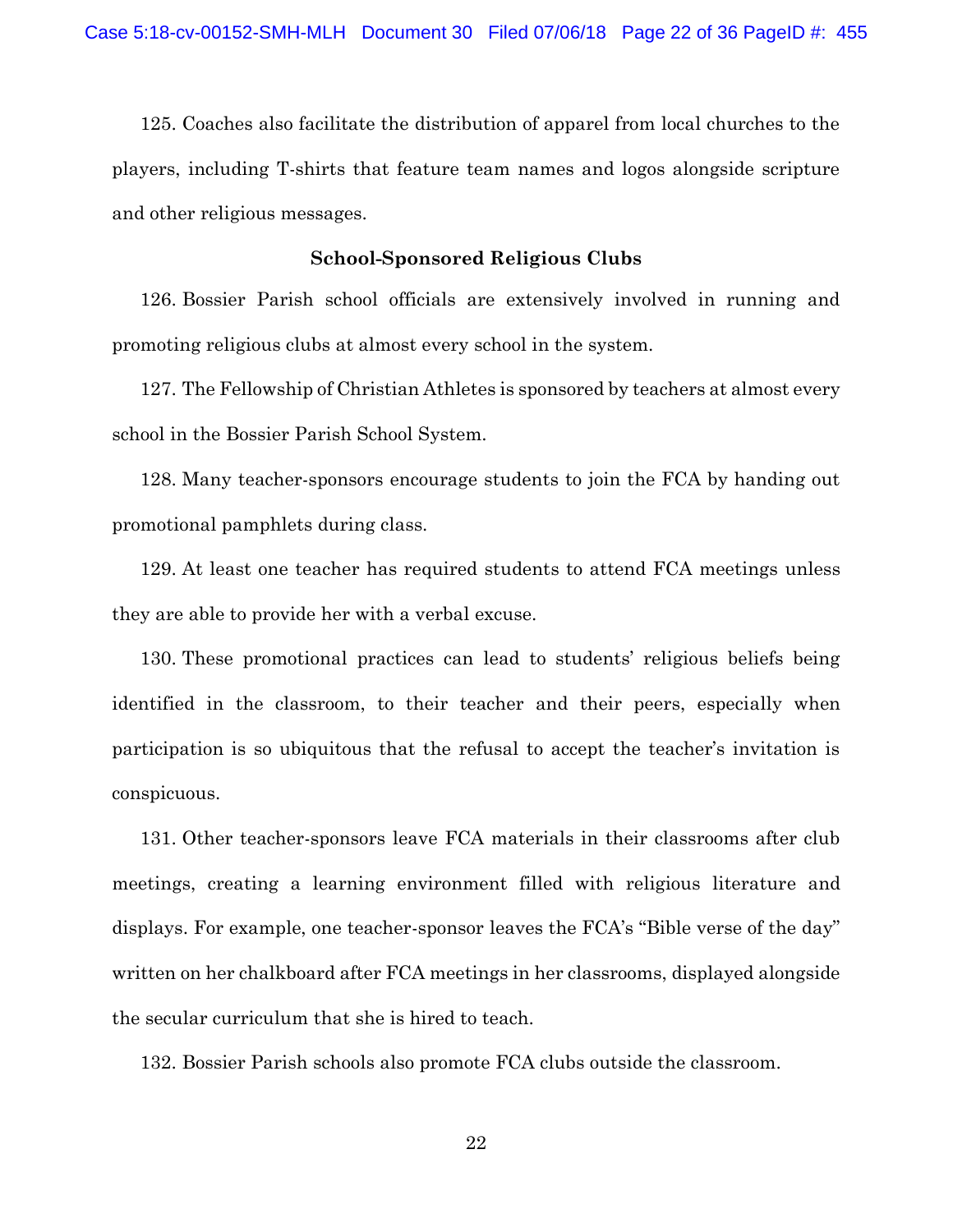133. For example, schools facilitate the sale of FCA club apparel via their official websites.

134. FCA advertisements are displayed prominently on scoreboards in gyms and on fields and on the announcement boards in front of schools, not accompanied by advertisements for any other student club.

135. Coaches for Bossier Parish schools' sports teams also encourage studentathletes to attend FCA events.

136. Student-athletes and spirit-squad members have been required to attend FCA banquets before major games.

137. Students who participate in religious clubs are provided special privileges that other students are not.

138. For example, at some schools, students are permitted to wear an FCA T-shirt in lieu of their school uniform for their class photos, while no other alternatives to school uniforms are permitted.

139. Another religious club, First Priority, is granted special permission to send older students from Bossier Parish high schools to proselytize younger students at Bossier Parish middle schools during the school day.

### **Community Members Distributing Religious Materials on School Property During School Hours**

140. Bossier Parish schools have allowed representatives from local churches to enter school campuses during the school day to invite students to participate in religious activities and to distribute religious materials.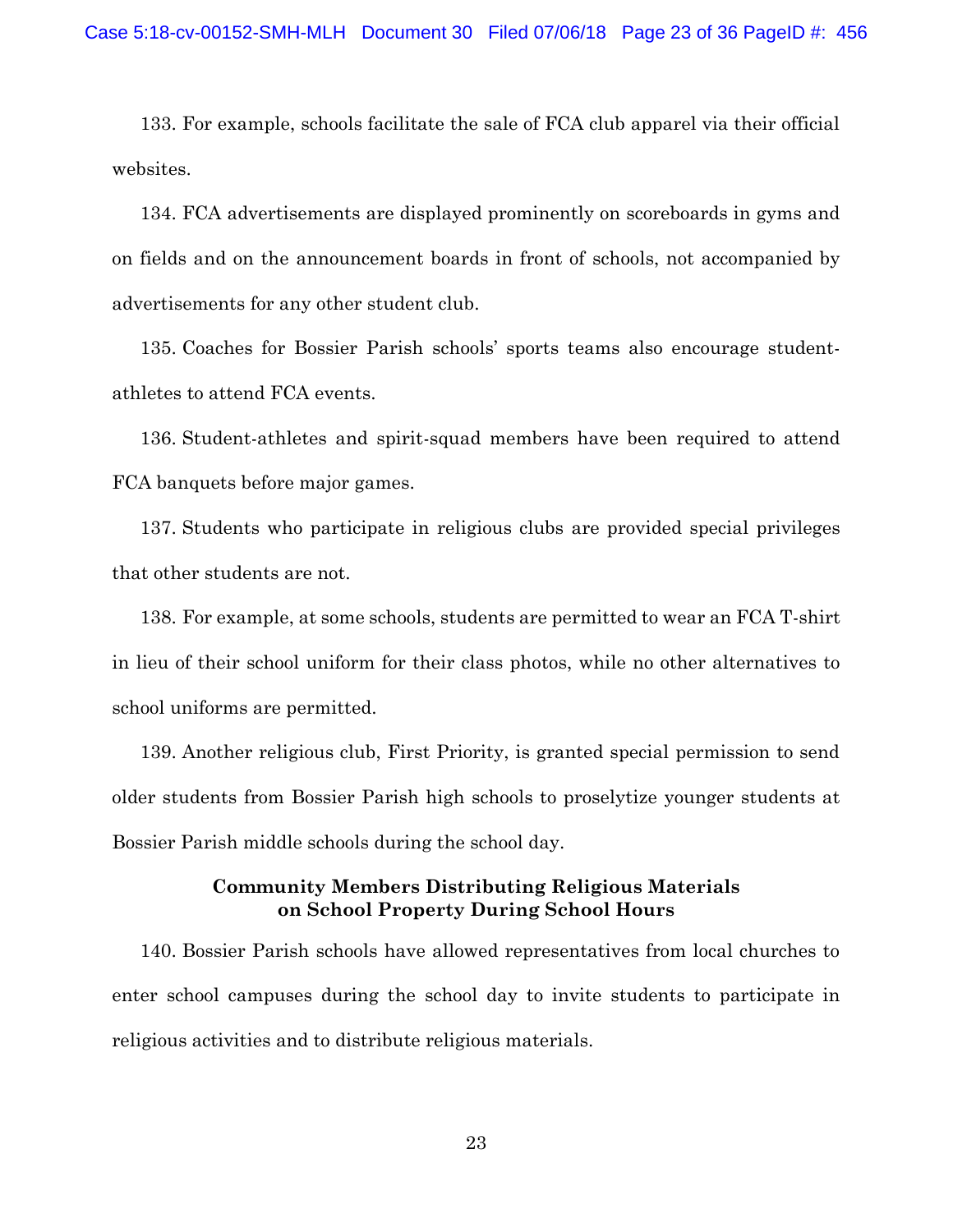141. For example, at a Bossier Parish middle school, church representatives were allowed to enter the halls during the lunch period to distribute fliers for a church event that featured scripture as well as literature informing students how to "get saved."

142. At another Bossier Parish school, a religious organization was invited into a classroom to advertise a fundraiser to support the organization, and students were sent home with donation cups that featured religious imagery.

143. At one Bossier Parish middle school, children are permitted to wear t-shirts from their churches that are the same colors as the school uniform, but which are not permitted under the school's uniform policy, without repercussion; however, all other uniform violations result in student discipline.

144. By providing the local religious community with special access to schoolchildren during the school day, Defendants have endorsed the religious messages that these clergy and other religious representatives convey.

### **Endorsement of Religious Events Held on School Property**

145. Bossier Parish schools and school officials endorse religious events on school property, including See You at the Pole, Bring Your Bible to School Day, and Fields of Faith.

146. For example, Bossier Parish school officials encouraged students to participate in a See You at the Pole event on September 27, 2017, for which students were encouraged to "gather [] at their flagpoles [and] pray [] for their school, friends, families, churches, and communities," according to the event's website, http://syatp.com/.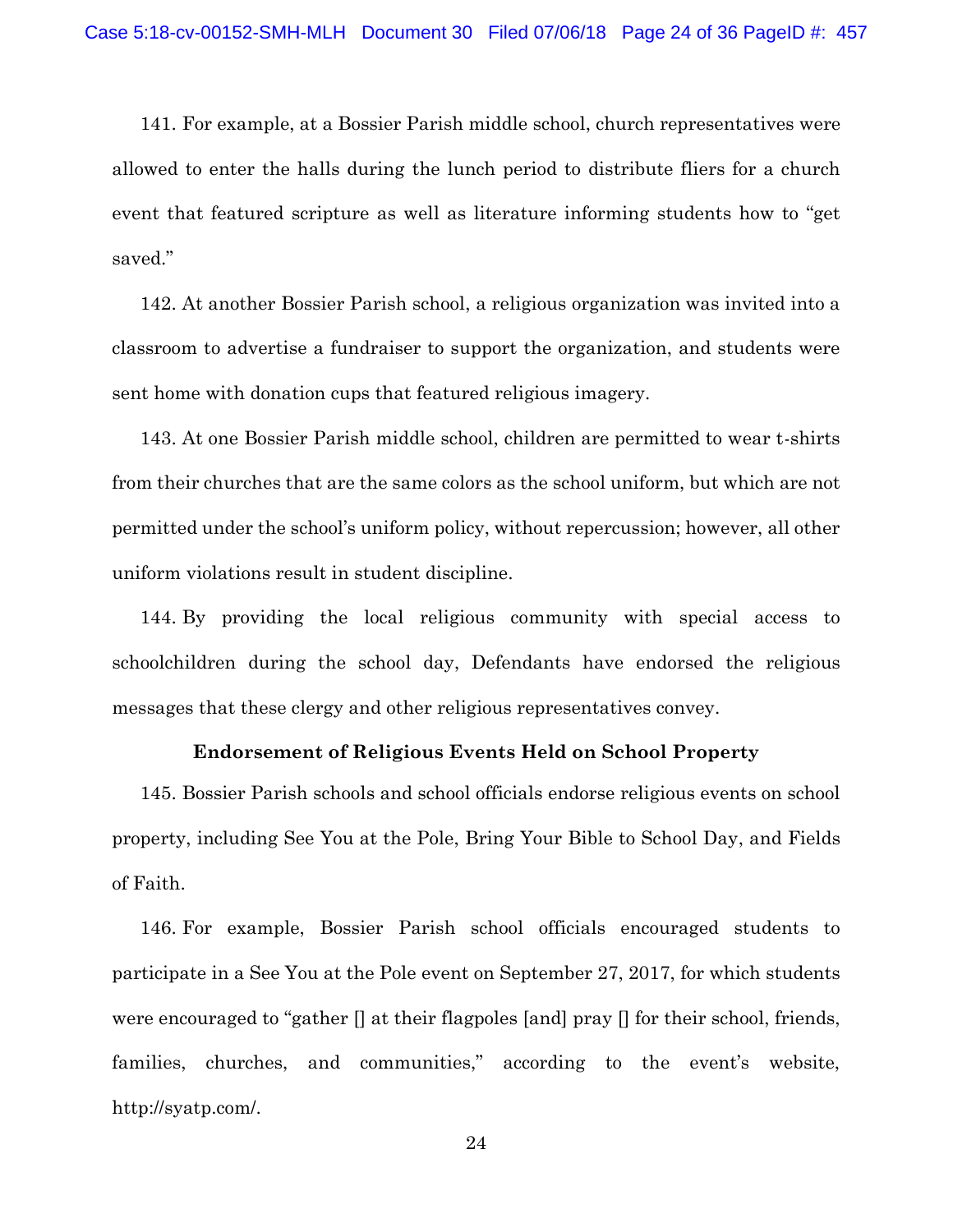147. See You at the Pole was held on most schools' front lawns before school hours and was publicized during the preceding school day over schools' public-address systems.

148. At least one elementary school held their See You at the Pole event in their school's gymnasium.

149. Bossier Parish schools officials also encouraged students to participate in Bring Your Bible to School Day on October 5, 2017, an event during which students were encouraged to "bring their Bibles to school and talk about it with friends," according to the event's website, http://www.bringyourbible.org/.

150. Although Bring Your Bible to School Day is labeled a student-led event, it was promoted by Bossier Parish teachers and administrators in their official capacities at school.

151. For example, at a Bossier Parish middle school, a banner was displayed outside the school gym to remind students to bring their Bibles on the designated day.

152. At some schools, teachers reminded their classes about Bring Your Bible to School Day the day before.

153. At other schools, students were reminded about Bring Your Bible to School Day via the schools' public-address systems.

154. On Bring Your Bible to School Day, Bossier Parish schools encouraged students to use and display their Bibles in the classroom.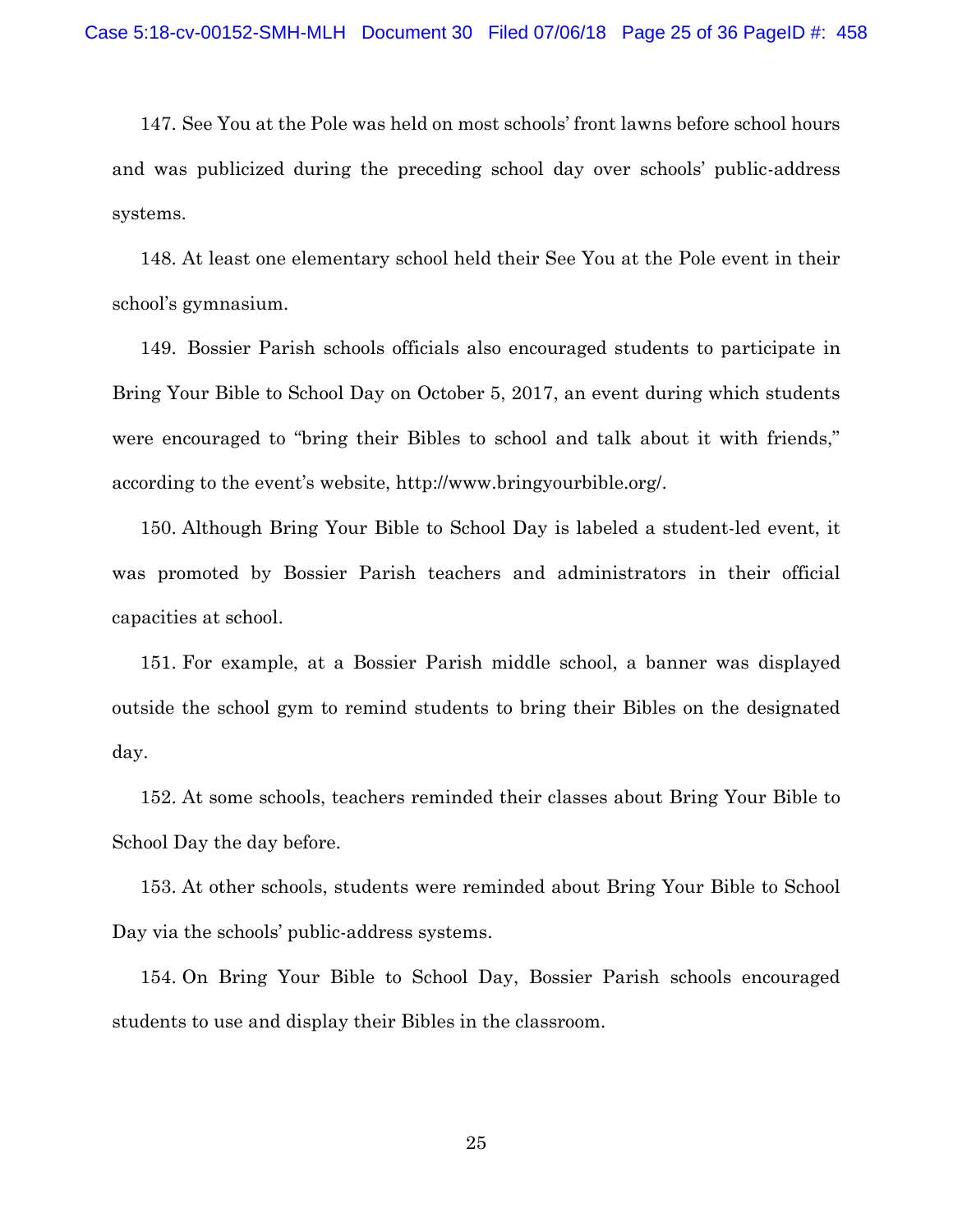155. Students were allowed to display their Bibles on their desk during classes, making students who did not bring a Bible on Bring Your Bible to School Day conspicuous.

156. Some schools also allowed students to read Bible verses over the schools' public-address systems on Bring Your Bible to School Day.

157. On October 18, 2017, Haughton High School hosted a Fields of Faith event at its football stadium, Harlan Stadium. *See* Fields of Faith, *Find a Field: Harlan Stadium*, http://bit.ly/2BdjPdZ.

158. Again, although Fields of Faith was ostensibly student-led, Bossier Parish school officials promoted the event at school and encouraged students to attend.

159. Additionally, Bossier Parish school officials, including coaches, attended and participated in Fields of Faith alongside local religious leaders.

# **The Board and Superintendent's Failure to Respond to Complaints Before the Filing of This Lawsuit**

160. It has long been held that public schools must not endorse or promote religion to their students. Yet though the Bossier Parish School Board and Superintendent have been notified on multiple occasions that official promotion of religion is unconstitutional, they have failed to put a stop to the violations of students' and parents' rights and have instead encouraged, supported, and authorized ongoing violations.

161. On September 24, 2015, the American Civil Liberties Union Foundation of Louisiana sent a letter to the Superintendent informing him that allowing Airline High School's FCA to install "prayer boxes" with Christian symbols would constitute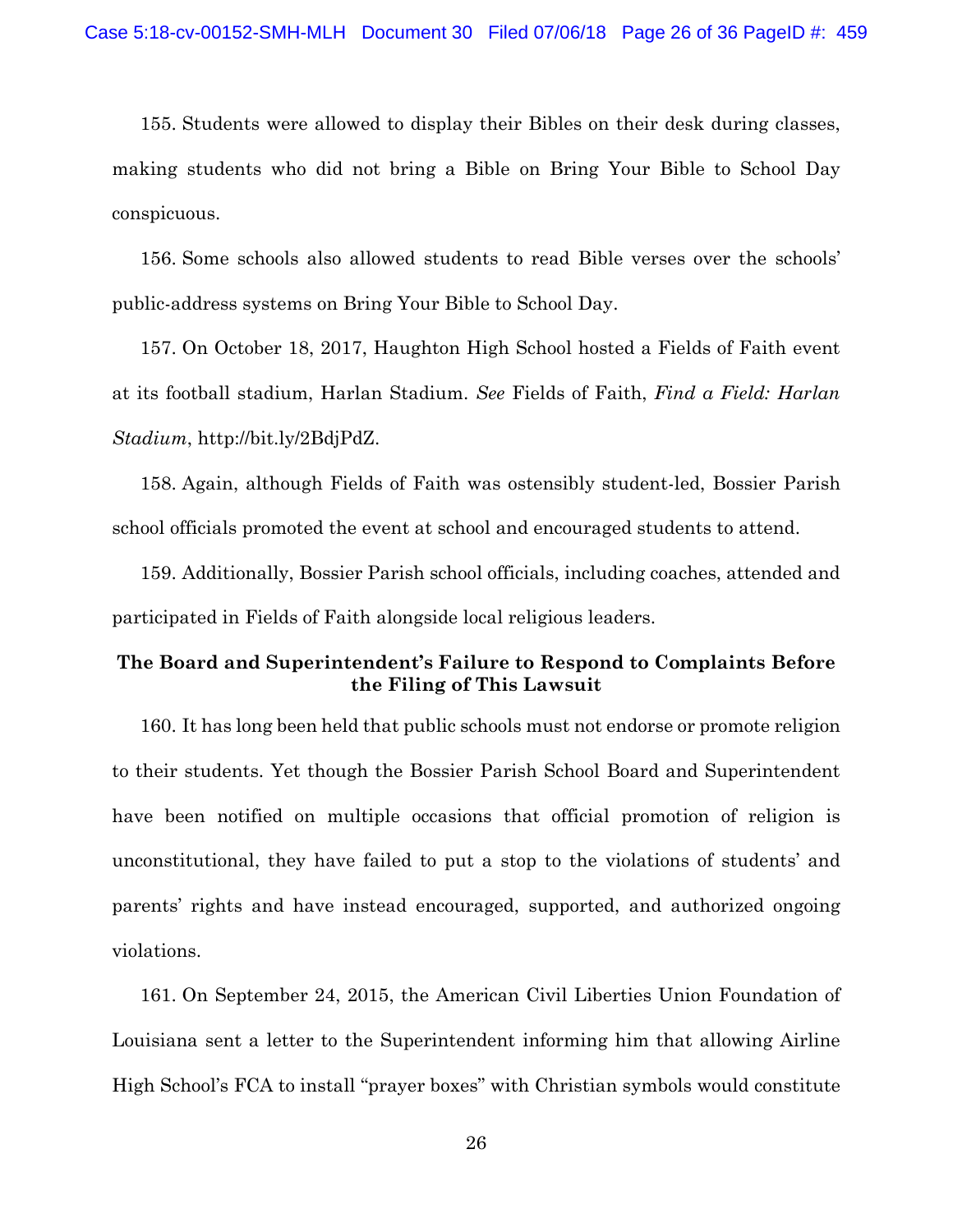unconstitutional school sponsorship of prayer. *See* Exhibit E (Letter from Marjorie R. Esman, Executive Director, ACLU of Louisiana, to Dr. D.C. Machen, Jr., Superintendent, Bossier Parish School System (Sept. 24, 2015)). Additionally, the ACLU informed the Superintendent that the school's principal had engaged in a "pattern of religious proselytization" by conveying religious content in messages posted on the school's official website. *Id.*

162. The Superintendent and Board failed to take any corrective action, allowing the principal to continue publishing his religious messages. *ACLU Targeting School for Prayer Boxes, Principal's 'God Bless You' Greeting*, FOX & FRIENDS WEEKEND (Oct. 4, 2015), http://bit.ly/1FQe6fe. In reaction to the ACLU's letter, a "prayer rally" protest was held on the front lawn of Airline High School on Saturday, October 3, 2015. Zack Kopplin, *Religious Rants in the Classroom*, SLATE (Nov. 2, 2015), http://slate.me/1P6y351. Staff "prayer groups" at other Bossier Parish schools, like Princeton Elementary, publicly expressed support for the unconstitutional religious practices complained of in the ACLU's letter. *Id.*

163. On June 8, 2017, Americans United for Separation of Church and State, after receiving a complaint from a community member, mailed and e-mailed a letter to the Superintendent and the principal of Benton High School regarding prayers recited at Benton High School's graduation ceremony on May 20, 2017. *See* Exhibit F (Letter from Richard B. Katskee, Legal Director, Americans United, to Scott Smith, Superintendent, Bossier Parish School System, and Teri Howe, Principal, Benton High School (June 8, 2017)). Americans United requested a response but the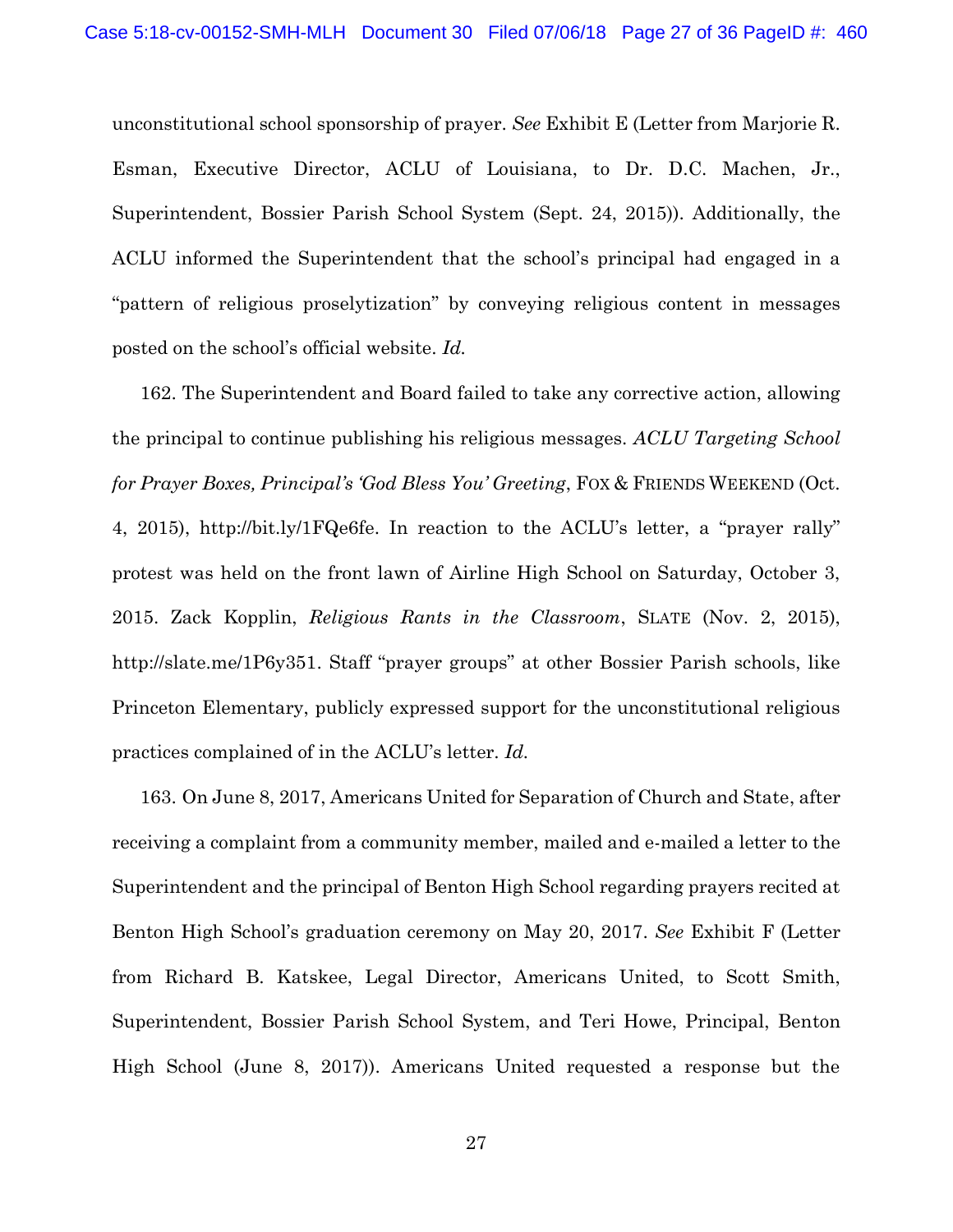Superintendent and principal failed to provide one; therefore, on September 1, 2017, Americans United mailed and e-mailed another request for response to this incident to the Superintendent and Benton High School's Principal. *See* Exhibit G (Letter from Richard B. Katskee, Legal Director, Americans United, to Scott Smith, Superintendent, Bossier Parish School System, and Teri Howe, Principal, Benton High School (Sept. 1, 2017)).

164. On September 29, the Board responded by refusing to change their policy. *See* Exhibit H (Letter from Jon K. Guice, Hammonds, Sills, Adkins & Guice, LLP, to Richard B. Katskee, Legal Director, Americans United (Sept. 29, 2017)).

165. On October 5, 2017, six organizations sent a letter via mail and e-mail to the Superintendent regarding the unconstitutionality of the Board's policies on standing for the national anthem and delivering prayers over the public-address system at football games. *See* Letter from Geoffrey T. Blackwell, Staff Attorney, American Atheists, et al., to Scott Smith, Superintendent, Bossier Parish Schools (Oct. 5, 2017), http://bit.ly/2mQ5Mqj. As with the graduation-prayer policy, these policies violate well-settled constitutional law. *Id.*

166. In a radio interview about the issues raised in this letter, the Superintendent acknowledged that although the Fifth Circuit had struck down student-led prayer at public-school sporting events, Bossier Parish schools have continued to have prayers at their games for "many, many years." Radio Interview with Scott Smith, Bossier Parish Schools Superintendent, on 101.7/710 KEEL (Oct. 11, 2017), http://bit.ly/2BcGHKq at 4:35.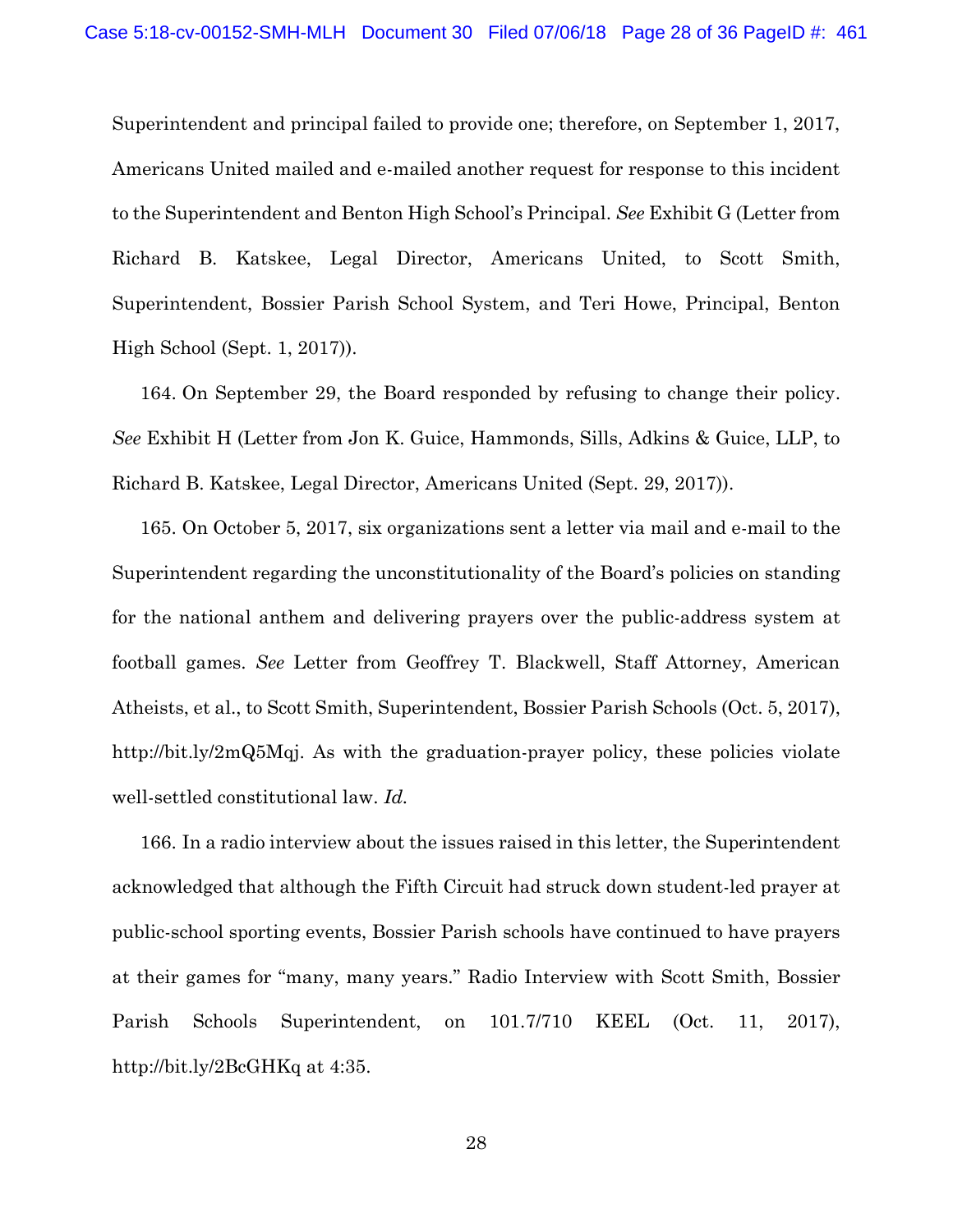167. Rather than change the official policies and practices to bring Bossier Parish schools in compliance with the law, the Superintendent stated that he was working on "creative ways" to continue to have prayer at sporting events sponsored by Bossier Parish schools. *Id.* at 5:15.

168. Elsewhere, the Superintendent stated that the Board will not change its policies "until we are instructed by a higher authority to reverse our district's stance." Nick Wooten, *6 Groups Take Aim at Bossier Schools over Student Protests*, SHREVEPORT TIMES (Oct. 12, 2017), http://bit.ly/2DsRZzr.

169. Americans United again sent the Board and Superintendent a letter on November 8, 2017, after receiving multiple new complaints about unconstitutional religious practices in Bossier Parish schools. *See* Exhibit I (Letter from Richard B. Katskee, Legal Director, Americans United, to Jon K. Guice, Hammonds, Sills, Adkins & Guice, LLP (Nov. 8, 2017)). The November letter outlined many of the violations addressed in this Complaint.

170. The Bossier Parish School Board entered into an executive session at its November 16, 2017, meeting to discuss the letter. *See* Exhibit J (Notice of Official Meeting (Nov. 13, 2017)). But no policy change was announced or produced.

171. Thereafter, the Bossier Parish School Board held its system-wide teacher inservice day at Cypress Baptist Church, demonstrating to all of Bossier Parish's administrators and faculty that the Board intends to continue to infuse religion into its management of the School System.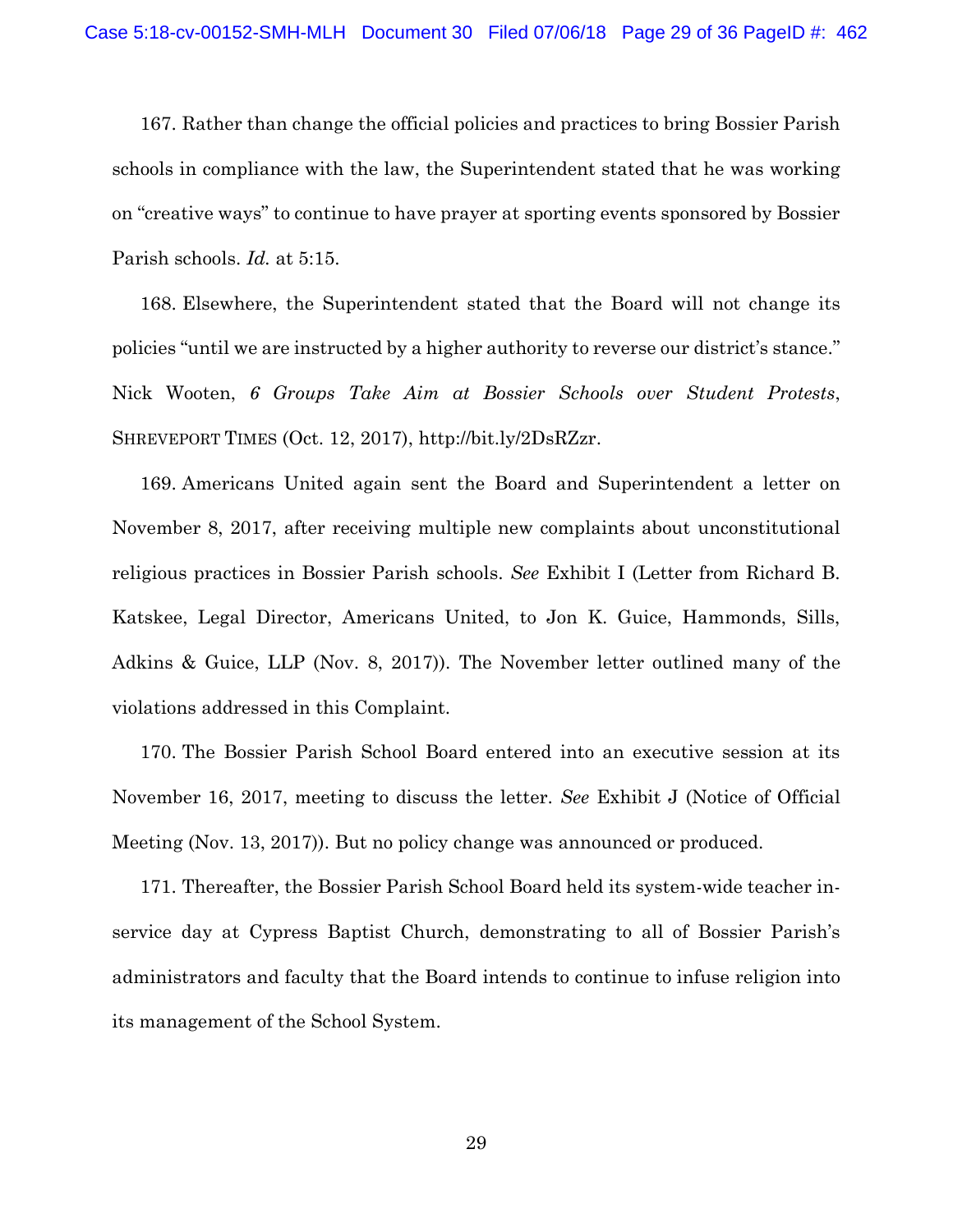172. As of this filing, Defendants have not responded to Americans United's November 8 letter.

173. In sum, Defendants have exhibited a pattern of flagrantly violating wellsettled constitutional law, failing to respond to complaints about violations, and openly admitting that they will continue the unconstitutional practices until they are "instructed by a higher authority" to cease.

### **Continued Promotion of Religion since the Passage of the New Policies**

174. Although the Board adopted a new policy regarding religious activities in Bossier Parish schools on April 19, 2018 (Exhibit K), school officials have continued to endorse and promote religious beliefs.

175. Many graduation, grade-promotion, and awards ceremonies held by Bossier Parish schools in the spring of 2018 were opened with a prayer recited by a student.

176. Many of these ceremonies were also held in churches.

177. Before one spring 2018 Bossier Parish elementary school graduation ceremony, which was held in a church's sanctuary, an official from the church took the stage to invite students and their families to attend future religious meetings there.

178. In Bossier Parish schools' athletics programs, coaches continue to encourage their players to pray after practices and before games.

179. Some coaches continue to participate in these prayers by laying hands on praying students.

180. After the policies were passed the coach of one high-school basketball team required the players to attend a religious ceremony led by the Fellowship of Christian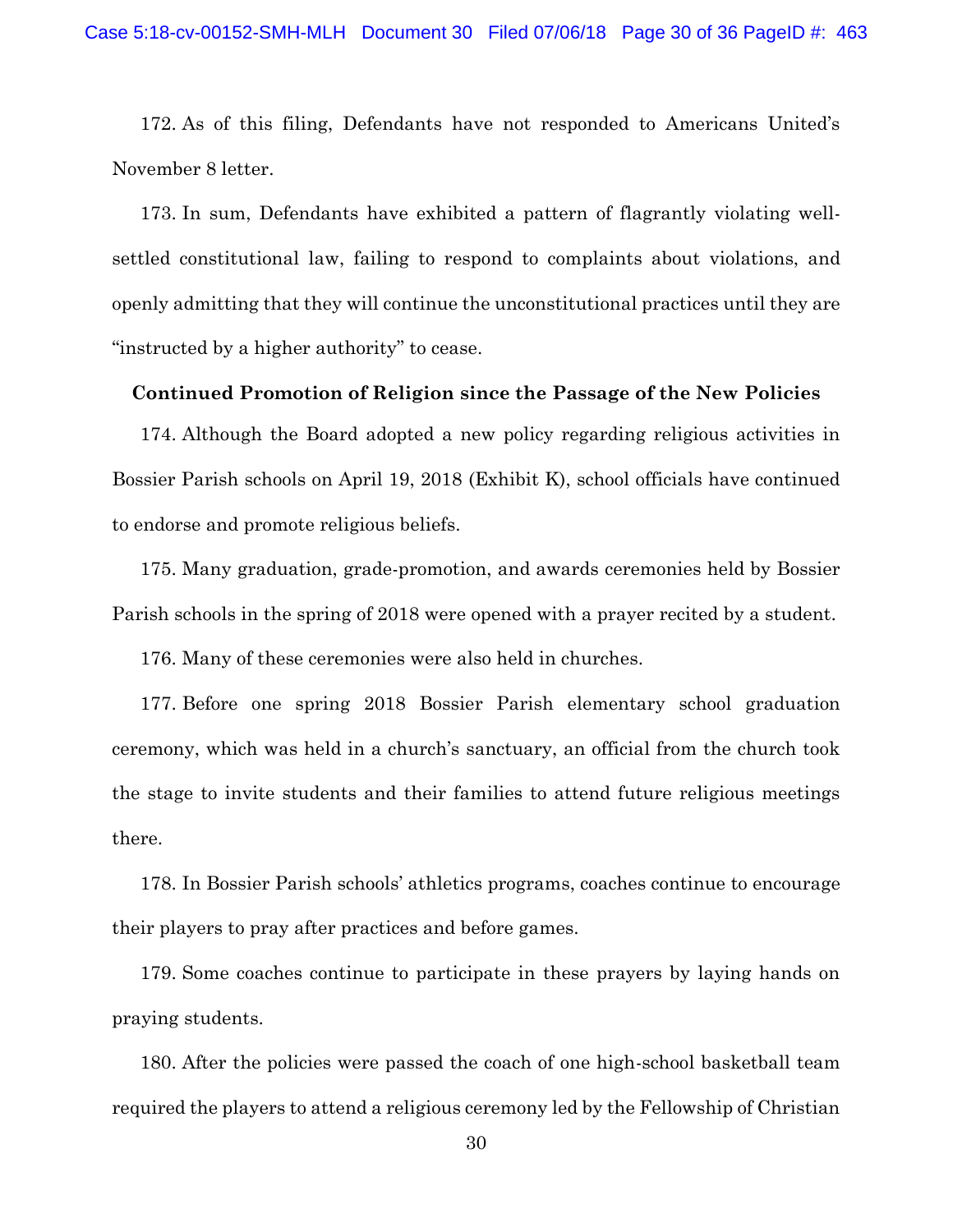Athletes, during which time the student-athletes were asked to raise their hands if they were Christians, to stand if they had not been baptized, and to get "saved" by an FCA representative if they had not been baptized.

181. Teachers have also continued to promote their religious beliefs to their students and their students' families. For example, one elementary-school teacher sent an invitation to a weekend religious retreat led by her church to the parents of her students via the school's official electronic-communication platform.

182. Another elementary school brought students to a local church for a field trip without providing notice to parents or requesting their permission.

#### **CLAIM FOR RELIEF**

### **Violations of the Establishment Clause of the First Amendment to the U.S. Constitution**

183. Plaintiffs reallege and incorporate by reference all of the preceding paragraphs in this Complaint as if fully set forth here.

184. Plaintiffs are entitled to relief under 42 U.S.C. § 1983 because Defendants have violated and continue to violate Plaintiffs' rights under the Establishment Clause of the First Amendment to the U.S. Constitution, as applied to state and local governments and officials, including the public schools, through the Due Process Clause of the Fourteenth Amendment. Defendants are the cause in fact of the constitutional violations.

185. The Establishment Clause provides that "Congress shall make no law respecting an establishment of religion." U.S. CONST. amend. I.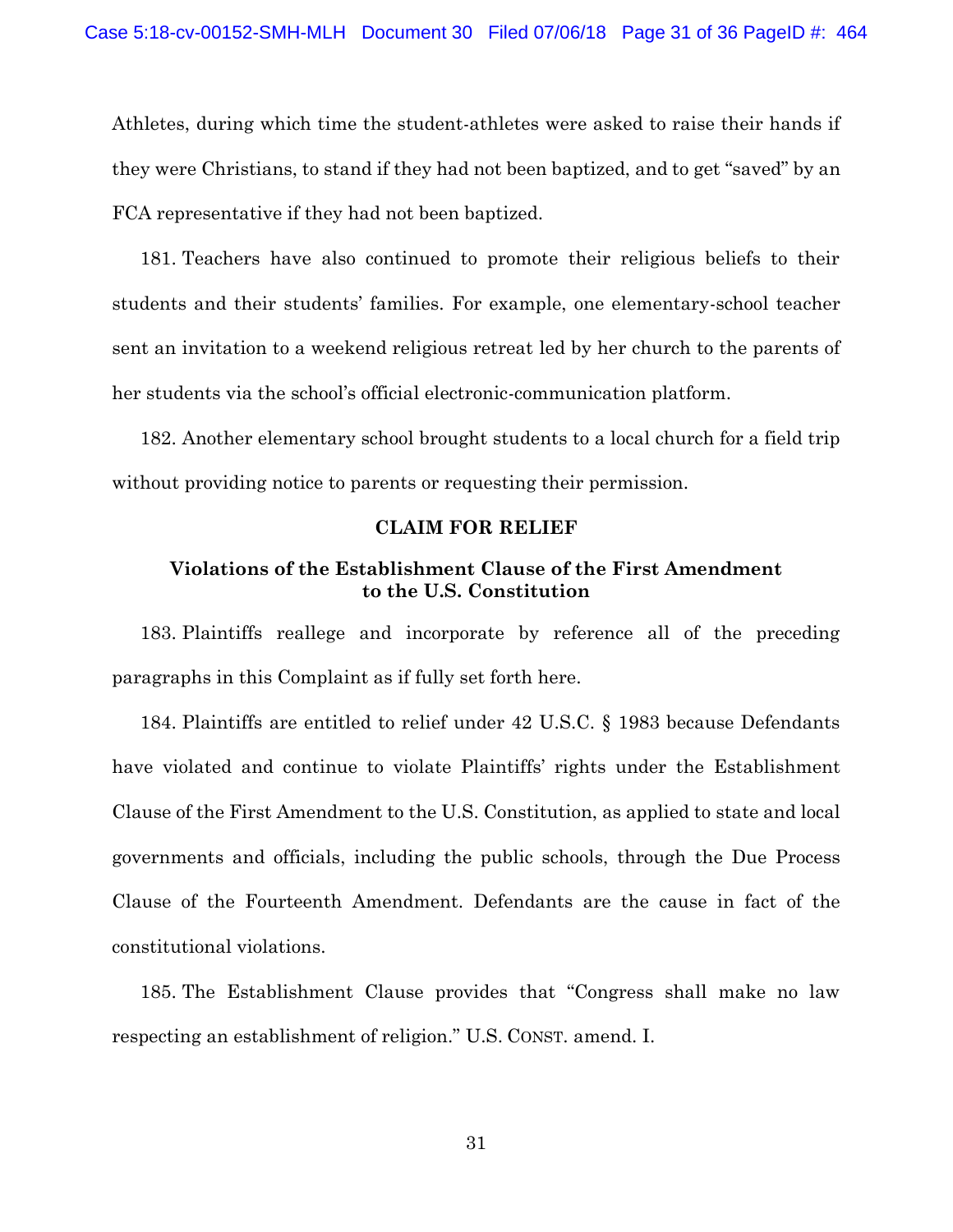186. Defendants' practices and policies, including Bossier Parish School Board's "Prayer in Schools" policy, have the primary purpose and effect of encouraging the promotion of religion in Bossier Parish schools, in violation of the Establishment Clause.

187. Through their actions and inaction, Defendants have violated, and will likely continue to violate, Plaintiffs' rights under the Establishment Clause, including in the following ways:

a. Permitting Bossier Parish school officials—administrators, teachers, and staff—to express religious messages to students while functioning in their official capacity and fulfilling their official duties.

b. Permitting practices that had and will continue to have the effect of endorsing religion.

c. Excessively entangling government with religion.

d. Permitting religious coercion by requiring students and their families to participate in religious activities in order to participate fully in school life at Bossier Parish's public schools.

f. Usurping the role of Bossier Parish's parents in determining the religious upbringing of their children.

188. Defendants have also violated and continue to violate the Establishment Clause by failing to exercise their oversight authority to ensure that Bossier Parish schools comply with the constitutional requirement that public education be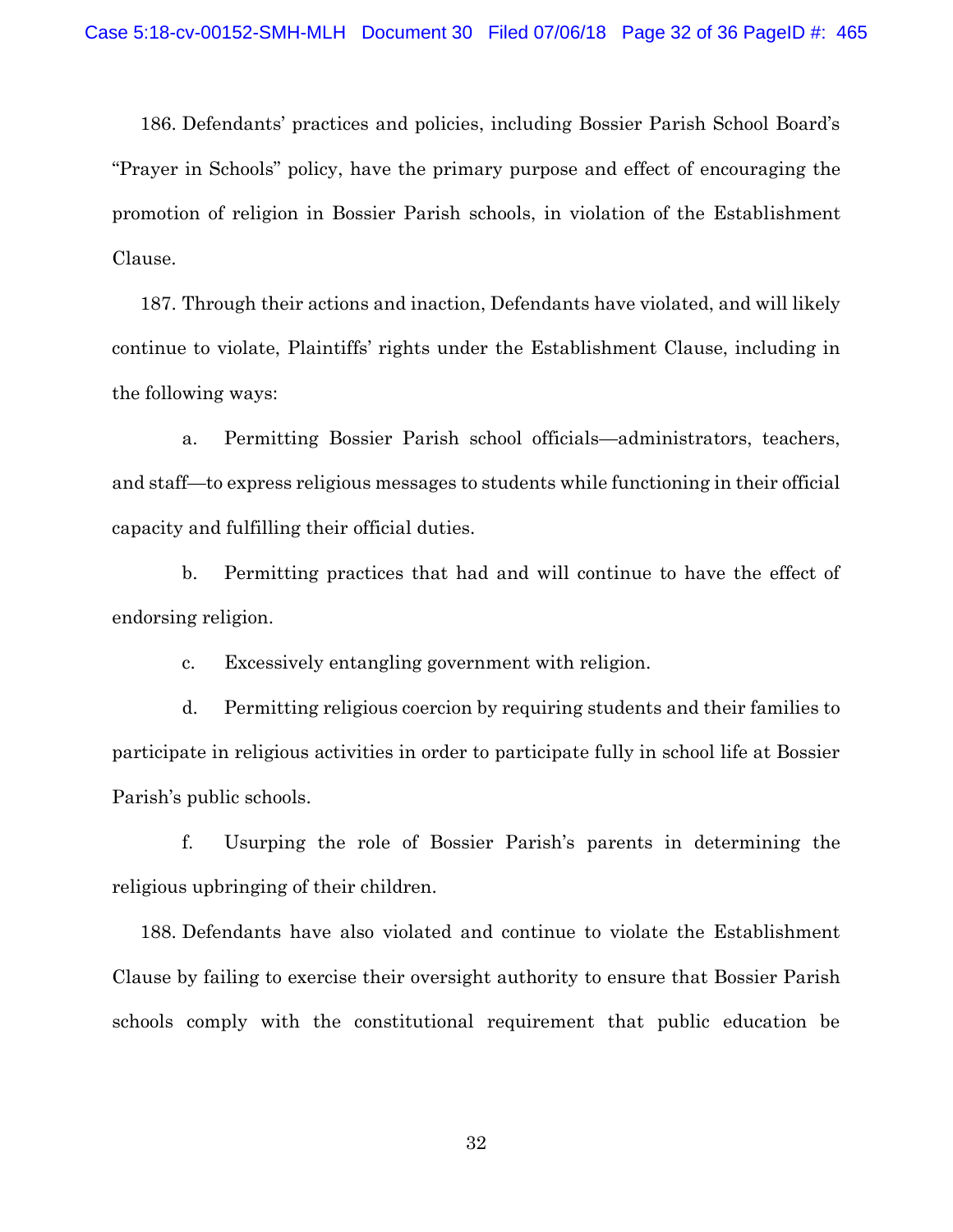nonreligious and have failed to respond to multiple complaints about religious activities in the Bossier Parish School System.

189. Plaintiffs are harmed, intimidated, and distressed by Defendants' endorsement and promotion of religious views, which Plaintiffs believe should not be taught in public schools.

190. Plaintiffs have been, and will continue to be, injured by Defendants' failure of oversight because Plaintiffs' minor children are subject to unwanted religious coercion in Bossier Parish schools.

191. Unless restrained by this Court, Defendants will continue to subject Plaintiffs to these constitutional violations, causing Plaintiffs irreparable harm by denying their fundamental constitutional rights to be free from governmental promotion of religious beliefs and messages and governmental coercion of religious practices.

192. As a result of these violations of Plaintiffs' rights under the Establishment Clause, Plaintiffs are entitled to declaratory and injunctive relief, and the other remedies listed below.

### **RELIEF REQUESTED**

WHEREFORE, in light of the foregoing, Plaintiffs respectfully request the following relief against Defendants, Bossier Parish School Board and Bossier Parish Superintendent:

a. A declaratory judgment, under 28 U.S.C. §§ 2201 and 2202 and 42 U.S.C. § 1983, declaring that Defendants violated the Establishment Clause of the First Amendment to the U.S. Constitution;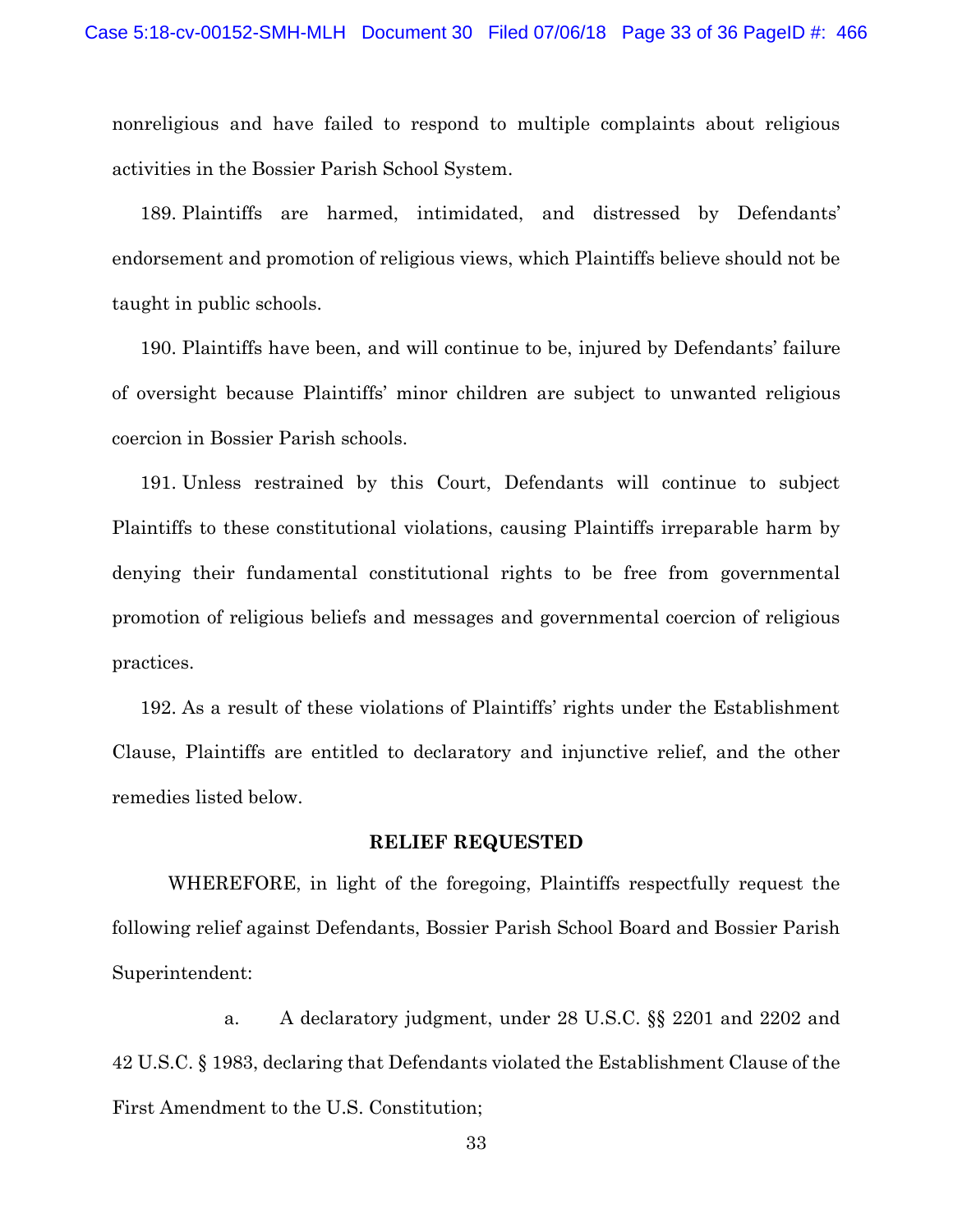b. A permanent injunction, in accordance with Federal Rule of Civil Procedure 65, requiring Defendants and their officers, agents, affiliates, subsidiaries, servants, employees, successors, and all other persons or entities in active concert or privity or participation with them, to cease their unlawful conduct at all schools within the Bossier Parish School System, and specifically prohibiting Defendants from:

i. Endorsing, participating in, organizing, aiding, advancing, or causing prayer and promotion of religion in classrooms, during extracurricular activities, and at school-sponsored events.

ii. Hosting school-sponsored events in church sanctuaries or in church facilities with religious imagery.

iii. Teaching as fact religious beliefs on the origin of life.

iv. Displaying religious imagery in classrooms and administrative offices in a manner that (a) has a religious purpose or effect, or (b) conveys official endorsement of religious messages or content.

v. Allowing local church officials to enter school campuses during the curricular day to distribute religious literature or otherwise disseminate religious messages.

vi. Selecting primarily religious content for school performances.

vii. Providing religious student clubs with special privileges or official endorsement.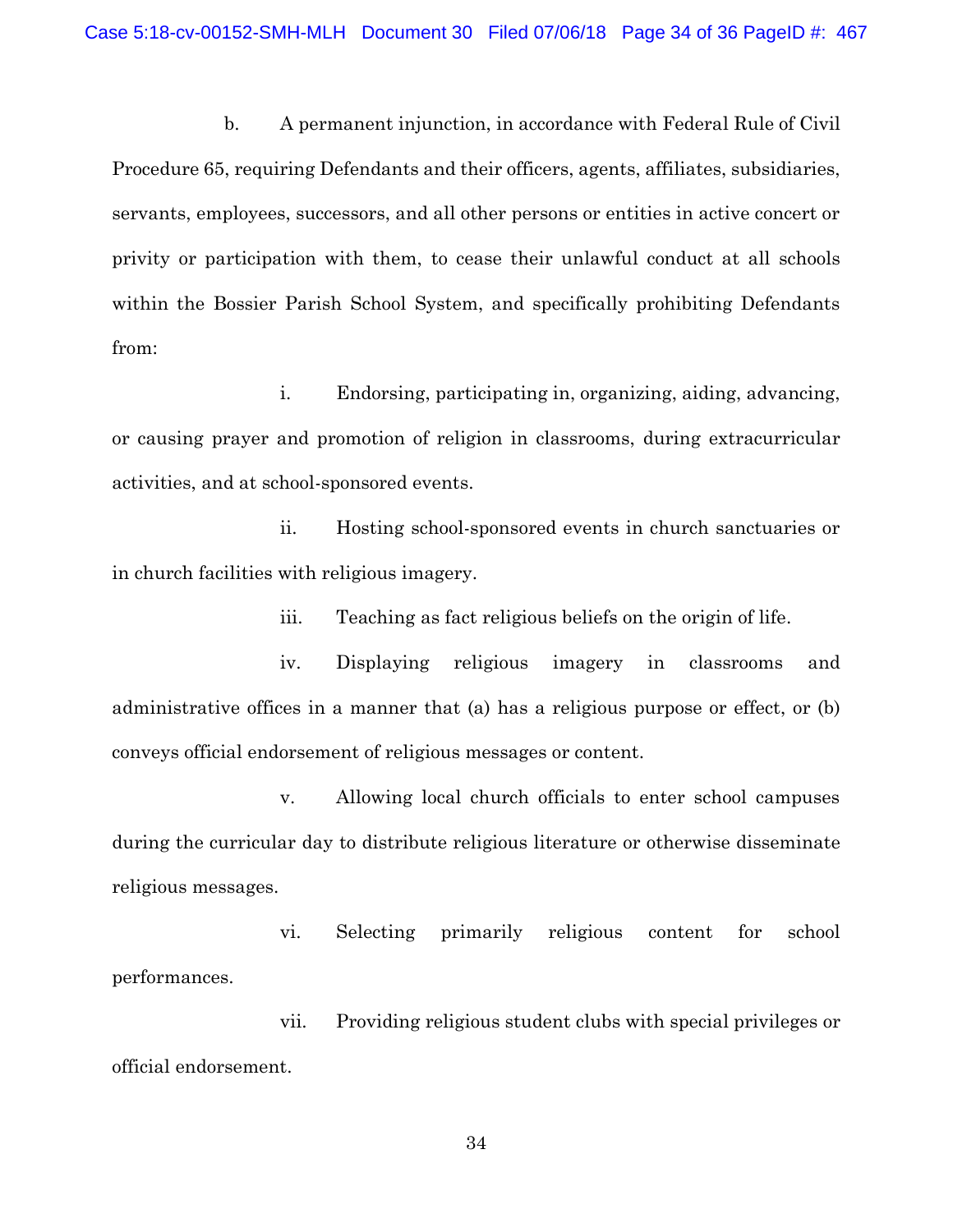viii. Encouraging students to participate in religious events and activities, or otherwise promoting religious events and activities.

ix. Conveying religious messages.

x, Otherwise unconstitutionally endorsing religion or religiously coercing students or parents.

xi. Seeking to expose Plaintiffs' true identities or retaliating against Plaintiffs or their family members for objecting to Defendants' unlawful practices or bringing this action.

c. An order directing Defendants to provide a copy of the written injunction to all Bossier Parish School System officials, employees, and agents, and requiring Defendants to train all Bossier Parish School System officials, employees, and agents to prevent future unconstitutional endorsements of religion or religious coercion of students and parents;

e. An order awarding Plaintiffs attorneys' fees and costs incurred in this litigation under 42 U.S.C. § 1988 and other applicable law;

f. An order retaining this Court's jurisdiction of this matter to enforce the terms of the Court's order; and

g. Any other relief that the Court deems just and proper.

Respectfully submitted this 6th day of July, 2018.

s/ William P. Quigley

Richard B. Katskee, D.C. Bar No. 474250\* Eric Rothschild, D.C. Bar No. 1048877\* (Trial Attorney) Alison Tanner, D.C. Bar No. 230504\*